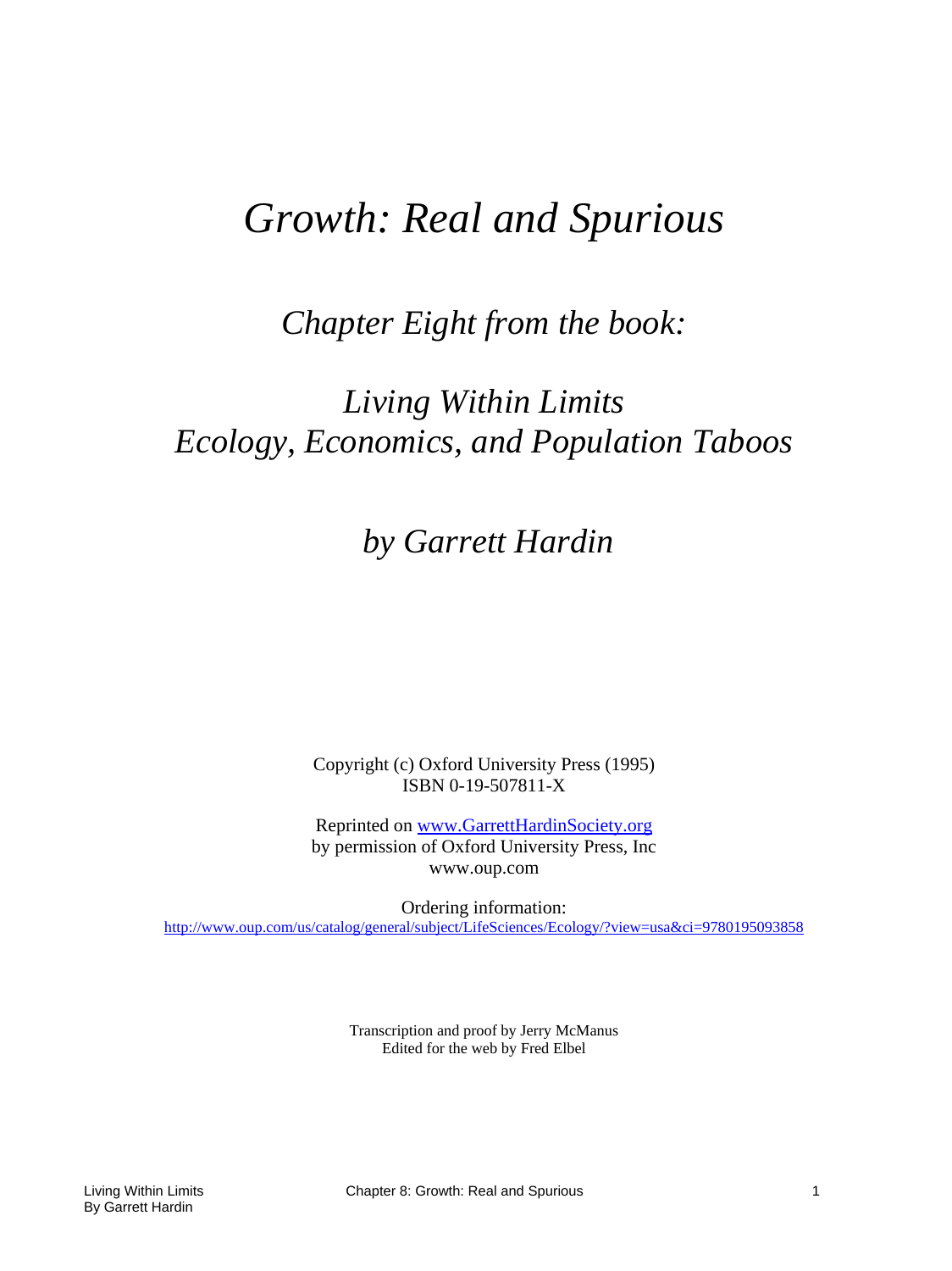# *Growth: Real and Spurious*

One of the Rothschilds is credited with saying that "Compound interest is the eighth wonder of the world." How so? Because interest makes money *grow*, supposedly *without limit*. Ecologists regard the claim as arrant nonsense, for it implies a denial of Epicurean conservation.

Like putative records of lifeless money in savings banks, real populations of living organisms grow by compound interest, but this biological reality does not move scientists to reverence. Biologists know that the growth of animals or plants does not violate conservation principles; biological growth merely involves the transfer of matter from the nonliving world to the living. Though new arrangements of matter -- new chemical molecules -- are created, the quantity of matter/energy remains the same.

Before delving deeper into population theory (the topic of the next chapter) we need to see what scientific sense can be made of growth phenomena in the world of finance. In developing the argument there will be quite a bit of manipulation of numbers, but no great precision in numbers is called for. The conclusions reached will be *robust*, a curious academic word that means that the illustrative data can be varied over quite a wide range of values without affecting the *practical* conclusions.

#### **Growing Rich by Sitting Tight**

To accept compound interest at face value is to be confronted with an apparent creation of wealth. A bank account earning 5 percent compound interest per year doubles in value every 14 years. Let us indicate the initial deposit by *D* and time (in units of 14 years) by *t*. (For instance, when the number of years is 28,  $t = 2$ .) The value of the account at the end of time *t* is given by a simple equation:

Value = 
$$
D \times 2^t
$$

Since time (*t*) is written as an exponent of the number 2 we speak of this as an exponential equation and say that the value of the account grows *exponentially*. (There are other ways of representing the growth function, but they too involve exponents.)

Figure 8-l is a graph of the exponential growth of a bank account that draws compound interest. Note that the curve becomes ever steeper with the passage of I time. This is not the sort of thing we expect of natural processes, which run down after awhile. After a few decades of living the strength of human muscles diminishes, memory becomes less reliable, and vigor fades. By contrast a bank account, growing exponentially, increases at the same *relative* rate (say, 5 percent per annum) year after year, and at an ever-increasing *absolute* rate. (One year's 5 percent increase of \$100 is \$5; by the time the account has grown to \$1,000 a year's increase is \$50.) No wonder Mr. Rothschild said that compound interest (exponential growth) was a thing to marvel at.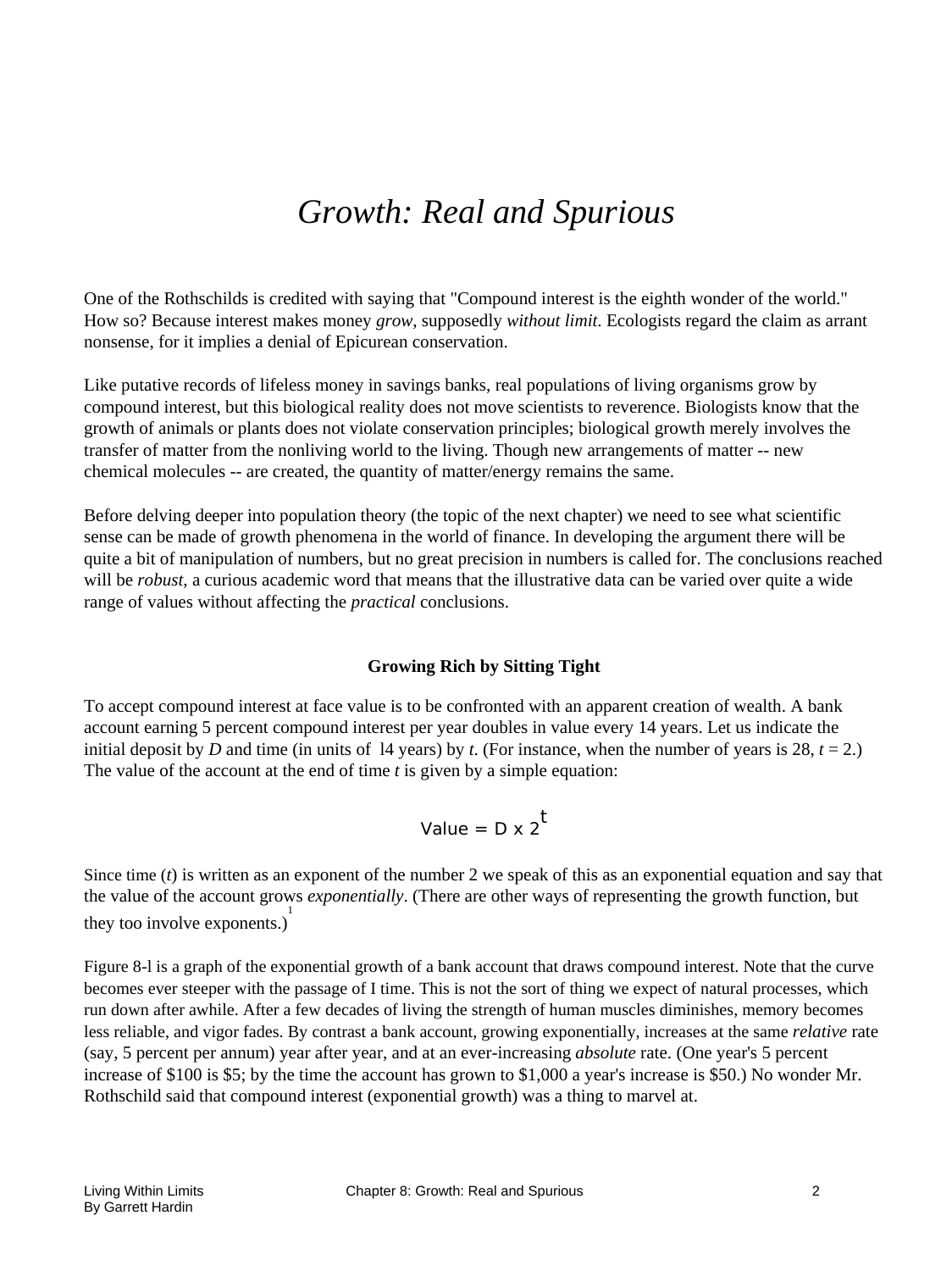

*Figure 8-1.* The value of a bank account that draws compound interest, showing the nature of exponential growth. With the passage of time the curve rises ever more steeply.

In the early years of a savings account the increase may not justify making the sacrifice of locking money away instead of spending it. As time goes on, however, the rewards for self-denial become greater. By influencing the distribution of rewards in society, compound interest selectively confers power on those who are capable of postponing gratification. Compound interest favors people who take the long view. (Sometimes the ones who are favored are merely those who were lucky enough to have had ancestors who took the long view.) Postponement of gratification is rewarded: does this mean that the longer the postponement the better? Let's see what happens when the time involved is great.

In chapter 27 of the book of Matthew we are told that when Judas regretted betraying Jesus for thirty pieces of silver, he brought the money to the chief priests saying, "I have sinned," and cast down the pieces of silver as he left the temple. At that point the booty became the priests' problem. They decided that since the coins were "the price of blood" they should not be added to the holy treasury. "And," verse 7 tells us, "they took counsel, and bought with them the potter's field, to bury strangers in."

Not a bad solution to an embarrassing problem. But suppose some rambling Rothschild had persuaded the priests that they should "make their money grow" so the temple would be able to do more good at a later date? Had this happened, Matthew 27 might have been written along the following lines:

Taking counsel with certain wise men called economists, the priests converted the thirty pieces of silver into gold, which they used to open up an account in the People's Perpetual Gold Bank of Jerusalem, saying, "Let this wealth purify itself by quietly drawing interest at 5 percent per year for two thousand years. Then let both principal and interest be withdrawn from the bank and divided among all the people then living who regret the death of Jesus."

Gold and silver fluctuate in price. Let's suppose that the original thirty pieces of silver were equivalent to two grams of gold, which the priests deposited in the bank. That's about one-fourteenth the weight that could be carried in a one-ounce letter. Not much, you may say: but watch the account grow! Presumably those who regret the death of Jesus would include both Jews and Christians, who comprise about 20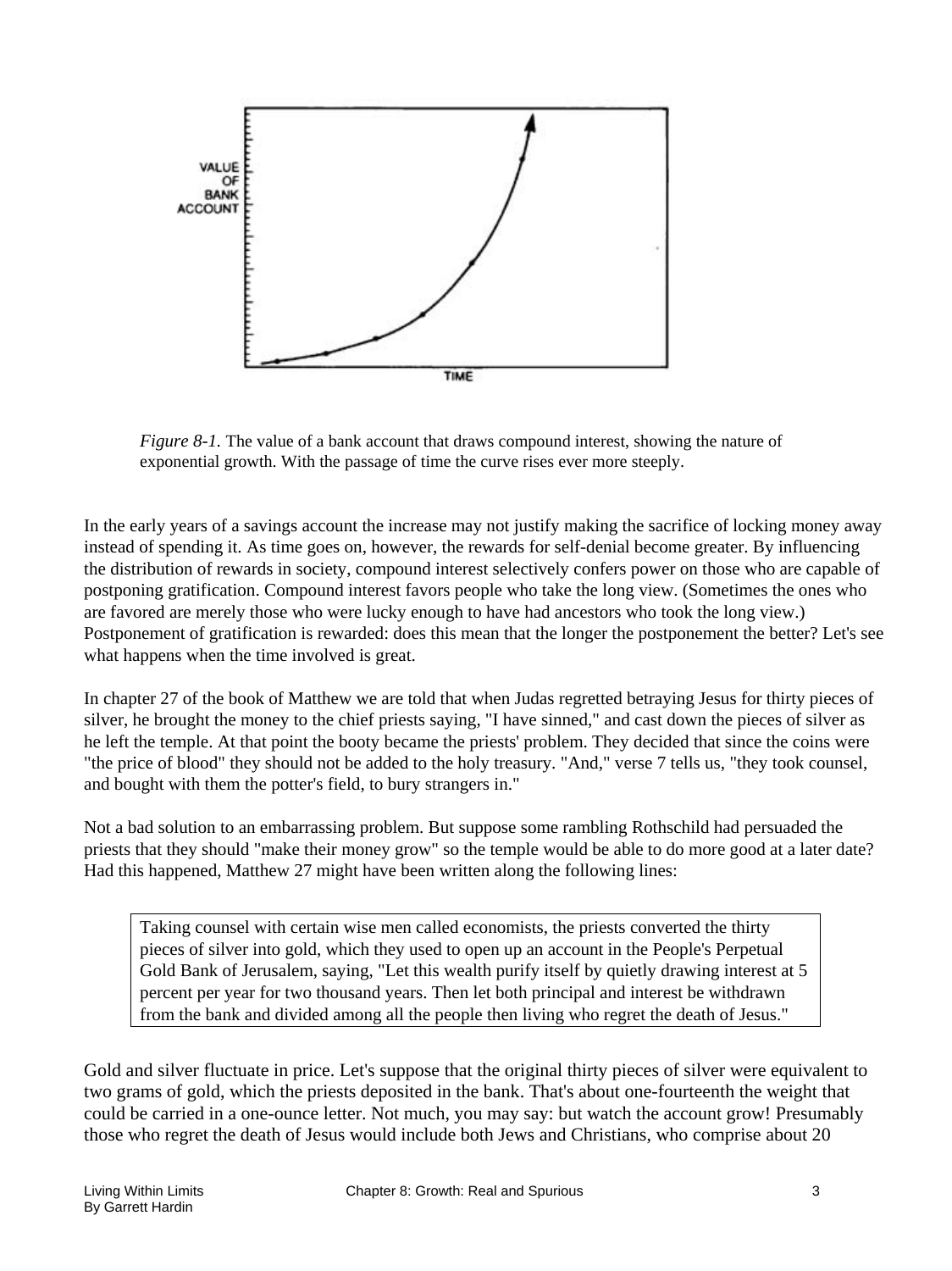percent of the world's people. (Statistics on religious affiliation are not very reliable.) For simplicity, let's assume that the population of the earth has fallen back to five billion by Regretters Pay Day, 2026 A.D. That would produce about one billion claimants to the account. On that wondrous day, how much would each beneficiary receive from the People's Perpetual Gold Bank?

At 5 percent compound interest the total sum would, in two thousand years, grow to the equivalent of 4.78 x 10 grams of gold. How great a mass is that? The earth has a mass of only 5.983 x 10 grams. Very little of that mass is gold, but let's suppose that it all could, by the magic of nuclear chemistry, be converted into gold. To

pay off the beneficiaries, the Jerusalem bank would have to remove from its vaults 8 x 10<sup>14</sup> solid gold earths. (That's 800 trillion earths made of solid gold.) With a billion petitioners to be paid, *each one* should receive 800,000 solid gold earths. If advance news of the payoffs persuaded *all* the earth's people suddenly to regret the death of Jesus, every man, woman, and child would be entitled to only (!) 160,000 earth-masses of gold. Where are the vaults that could store so great a quantity? Not on this earth, certainly.

#### **The Gift of Graphing**

According to an ancient Chinese proverb, "A picture is worth a thousand words." Whether this is true or not depends on what you are trying to accomplish with the picture. Some pictures are superbly adapted to the mobilization of passion. Colored pictures are good; moving colored pictures are better; and soundaugmented, moving, colored pictures are the most effective of all.

Pictures are splendid for dealing with the surface of things; but when we want to get to the deeper reality a picture may mislead us. For instance: a picture of a man shooting an elephant may make us indignantly try to stop the shooting of elephants everywhere. But what if the elephant threatened with shooting is so unfortunate as to live in a region where there are too many elephants for the food supply? Which is the crueler experience for an elephant -- being shot and dying instantly or dying slowly of starvation? A picture neither asks nor answers the deeper question.

Realistic pictures are often *ambiguous* -- or, in Latin, "driving (our thoughts) both ways." (The man photographed shooting an elephant might be a heartless sadist or he might be a tender-hearted animal lover.) Advertisers, publicists, and rabble-rousers love pictures precisely because they discourage critical thinking.

Advocates are seldom disturbed by the fact that a picture worth a thousand words may require 10,000 words to validate it.

There is another kind of picture that pays less attention to the surface of things as it plunges to a deeper reality. This is the graph. Dealing with the problem of an interest-bearing bank account a graph comes closer to picturing reality than a photograph can. (How could a camera depict 800,000 earth-masses of gold?) Where processes taking place over time are concerned, a static photograph is not as good as a graph (like Figure 8- 1). Though in fact static, a graph can be a visual metaphor for change.

Humanity has not always had graphs at its disposal. The acceptance of this advance, like all social change, suffers from inertia. Millions of people have not yet learned to make use of graphs in thinking about processes. In our day gadgetry is more quickly accepted than ideas. It took only a decade for society to make room for xerography, video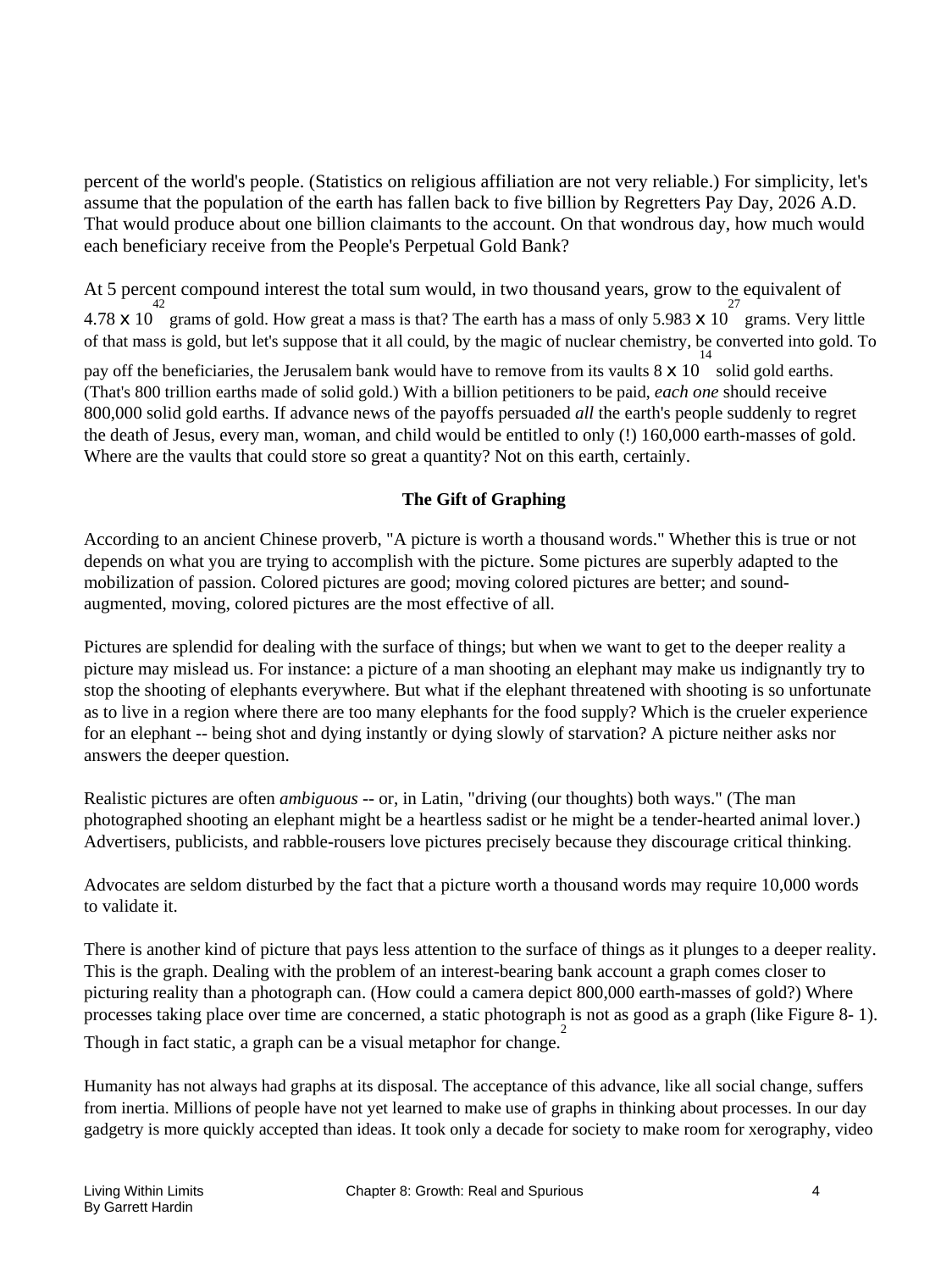recorders, and word processors. The acceptance of intellectual concepts is generally slower. For instance: in the seventh century a bundle of mathematical ideas from India -- so-called Arabic numerals, plus zero, plus negative numbers -- migrated into the Western world. Not until the seventeenth century were these inventions widely accepted -- *a thousand years' delay*.

The idea of graphing, closely related to mathematics, also took a lot of getting used to. Graphs were unknown to the ancients. The origins are obscure, but graphing seems to have been first brought to a recognizably modern form by Nicholas Oresme (circa 1325-1382), bishop, economist, and scientist. Mathematicians and natural scientists adopted graphing early, but scholars in other disciplines did so more slowly. More than four centuries after Oresme's discovery Malthus did not use a single graph. (The job of explaining population dynamics would have been made much easier if he had.) Economists in general did not take up graphing until well into the nineteenth century -- *five hundred years' delay*.

Today's financial journals use graphs lavishly; general newspapers, sparingly; and literary quarterlies not at

all. Producers of the third class of publications seem to be literate only; other publishers are also numerate. Those who write what they hope will be popular accounts of science face a dilemma. Undoubtedly graphs can make exposition clearer and more powerful, but the final copy has to pass inspection by the gatekeepers of the written word, who are generally non-numerate literary critics. The gatekeepers are likely to rebel at being asked to broaden their education in a direction they have sedulously avoided most of their lives. To save face, they give the numerate or graph-rich book an unfavorable review. Thus is the fissure between the two cultures perpetuated. 4

The propagation of knowledge is roiled by conflicting interests. A writer wants to be read, but he wants also to be understood; the critic wants to save face; the potential reader wants an easy education. The balance of interests usually counsels leaving out the math and the graphs *for the present*. But the prudent present has a nasty way of extending itself into cowardly centuries. Should writers not, at their financial peril, now and then give some weight to the *long-run* interests of society?

In the technological future a nation in which graphing is second nature among the majority of its citizens will unquestionably have an advantage over nations controlled by mere words and questionable photographs. 5

# **Exponential Growth: Out of This World**

When we became aware of the magnitude of the hypothetical bank account maintained in the People's Perpetual Gold Bank of Jerusalem we asked: where are the vaults that could store so great a quantity of gold? To which the answer was, "Certainly not on earth." It follows from this that Figure 8-l needs revision; by simply ending the upward sweeping line below the upper border of the enclosing frame that graph is, at best, silent as to the reach of money-at-interest. Figure 8-2 comes closer to graphing reality.

Since we cannot possibly find billions of earth-masses of gold in or on the earth to satisfy the demands of long continued compound interest, we must -- contradicting Mr. Rothschild -- say that compound interest is not one of the wonders *of* the world; it is a wonder *out of this world*. That is why the line in our revised presentation, Figure 8-2, breaks through the confining rectangle of the figure as it soars off "towards infinity."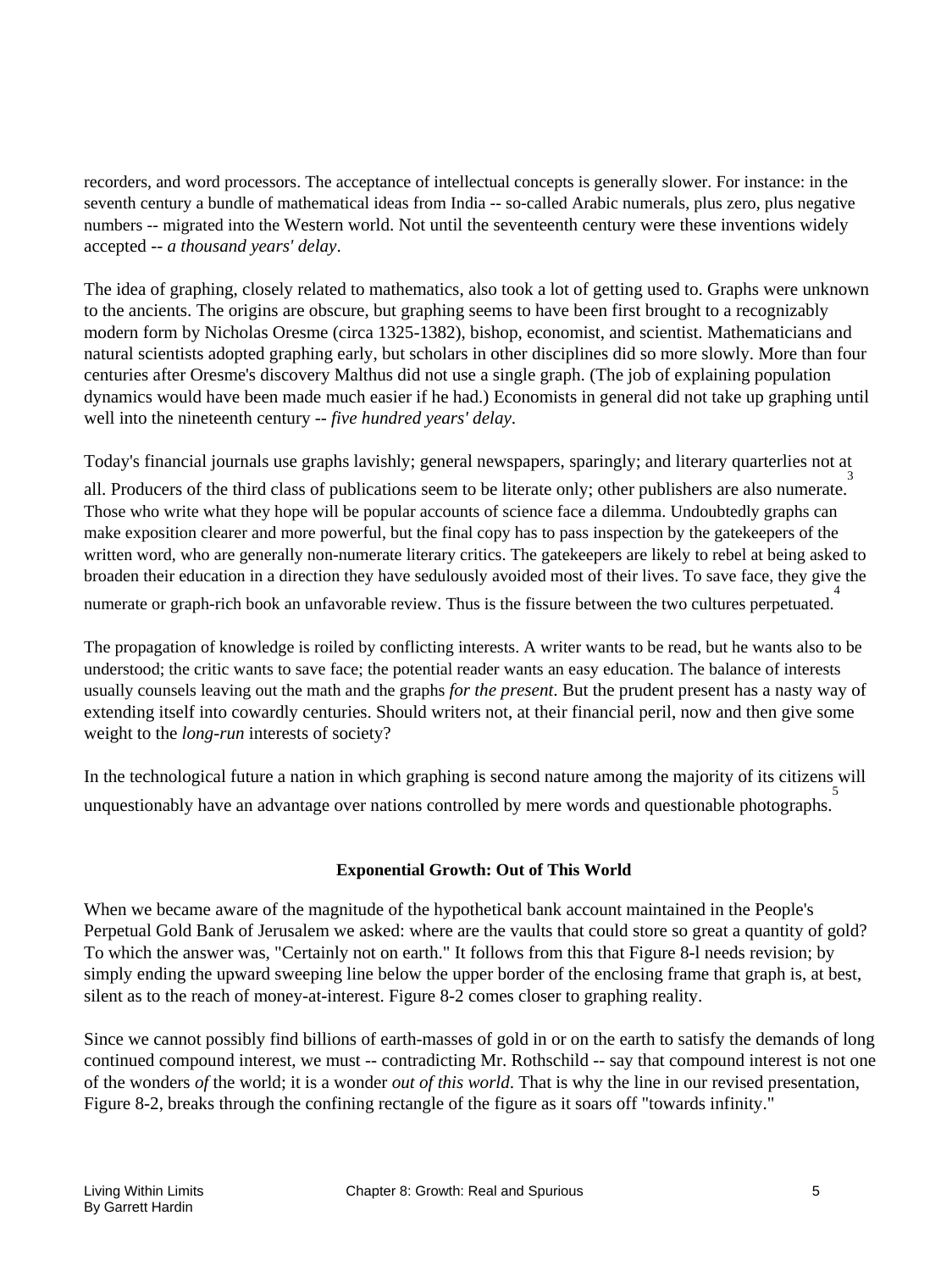

*Figure 8-2*. Showing how the exponential growth of a bank account at compound interest will, if` indefinitely continued, break through all limits.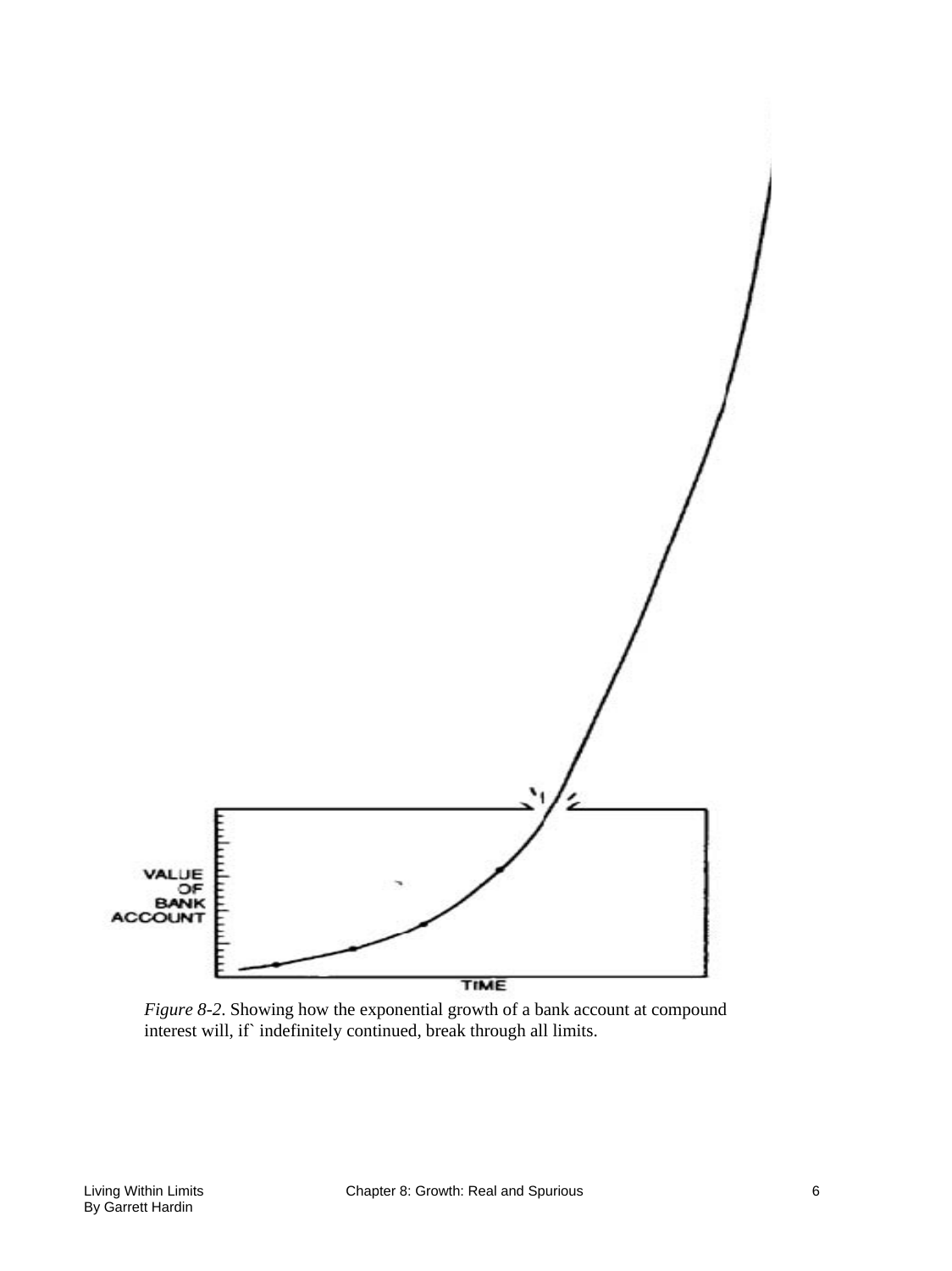This violation of the tradition of graph-printing needs to be justified. Why has the reader never seen a graph like Figure 8-2 before? One reason is that reproducing such an iconoclastic figure in a book presents special problems for the publisher. (It is only human to take the easy way out.) But I think there is a deeper reason: Freudian *denial*. Two centuries ago there was a widespread belief in providence, an extraterrestrial force that somehow (sometimes) took care of the human species. We no longer hear much of providence, but the hunger to be taken care of remains. The interest on capital -*usury*, to use the older, more inclusive term -- seems to be a providential caretaker (of the lender at least). Mathematics and graphs that imply an adverse criticism of money-at-interest are apt to be ignored, that is, denied.

#### **Fertile Absurdities as a Probe for Truth**

Substantive wealth such as gold does not increase with the passage of time, contrary to expectations created in our minds by the institution of money-at-interest. This point was made above by creating a scenario with an absurd ending: a worldly bank account worth 800 trillion solid gold earths. Denial defends its position: "That's an absurdity! Therefore I will pay no attention to the logical point you have just made."

Reason responds: Like it or not, the conclusion is logically true. If the scenario was an absurdity, it was a *fertile absurdity*, an attention-getting way of showing the idiocy of the assumptions. The ability of numeracy to uncover fertile absurdities is one of the reasons for importing numeracy into expository writing.

Unfortunately a device that compels attention may also sidetrack it. We see this in public reactions to the work of a humorist like Art Buchwald. Now and then he discusses an injustice about which he feels keenly, but even then he uses a light, bantering touch. This is a necessary concession to the typical reader, who does not want his equanimity disturbed. The technique of the humorist is necessarily ambivalent. He needs humor to get past the reader's defenses, but then he runs the risk that his audience may say, "Oh, he's just being funny!"

A fertile absurdity relies on monstrous figures to get attention, but their very monstrosity may cause the conclusion to be dismissed. At a second stage we need to show that the conclusion does not depend on the magnitude of the figures. Nor does it depend on precise figures: the conclusion is, as we have said before, *robust*. Even the slightest increase in the paper value of money-at-interest creates an intellectual problem; for, in human experience, there is no spontaneous generation of matter. So let us suppose that the priests, having second thoughts about the safety of their funds, told the manager of the gold bank that they wanted to close out their account a year after Christ was crucified.

"Certainly," says the manager, "Here are your two grams of gold."

"But," protests a priest, "you promised us that you would pay 5 percent interest. Where's the additional tenth of a gram of gold?"

"What additional tenth of a gram are you talking about? We put your gold in the safe and there it stayed for 365 days. That's what I have just taken out and returned to you. Are you telling me that gold can have pups? Gold doesn't breed. It just sits. Take your two grams and scram!"

Dead matter does not breed. ("Breeding" does take place in some atomic reactors, but, though the term has a certain aptness, the breeding in a reactor is quite another phenomenon, and has no bearing on the points made here.) It is a great wonder that the human mind should ever have conceived such a thing as compound interest,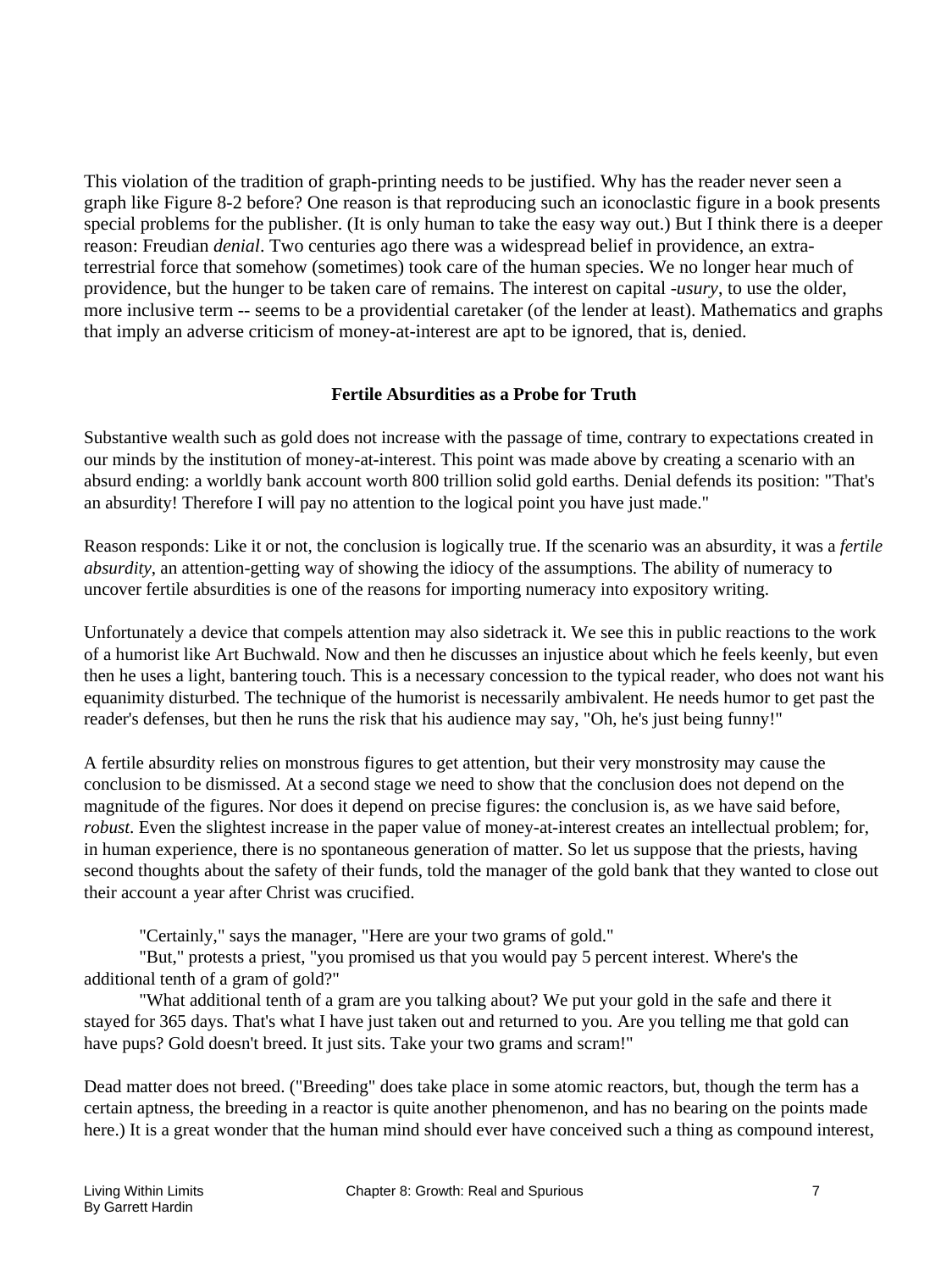unthinkingly assuming that interest is capable of compelling dead matter -- gold or whatever -- to breed like rabbits.

Aristotle knew better: "Money is sterile," he said. Yet during the past thousand years we have built a civilization on the seldom questioned assumption that money is fertile. "Make your money work for you!" bankers say -- meaning, "Make it breed for you." At this late date millions of people believe in the fertility of money with an ardor seldom accorded to traditional religious doctrines.

# **Interlude: Economic Delusions Breed Tragedy at Versailles**

World War I was brought to an end by the Treaty of Versailles. At the peace meeting of national leaders one of the advisers to the British government was John Maynard Keynes, then thirty-five years old. In a vindictive mood the Allies, particularly France, were determined to make Germany pay dearly for being solely responsible (as they saw it) for the ruinous war just ended. They imposed overwhelming reparations on the defeated nation.

Keynes, one of the best economists of his day, knew that the reparations were utterly unrealistic. Germany possessed no such wealth, nor could any believable economic growth keep up with the interest being earned on the unpaid balance. Keynes calculated that by 1936, if the accumulated unpaid reparations earned 5 percent compound interest per year, the grand total still owed by Germany would be 50 percent more than the initial reparations assessed. Versailles had put Germany on a perpetual treadmill. The result of the so-called peace treaty would, he wrote his father, be the "devastation of Europe." As a matter of principle he then resigned his post as a government advisor and returned home to put his thoughts into a small book.

The result, published in 1919, was *The Economic Consequences of the Peace*, surely one of the greatest polemical works ever written. "If," said Keynes, "the European Civil War is to end with France and Italy abusing their momentary victorious power to destroy Germany and Austria-Hungary now prostrate, they invite their own destruction .... "<sup>7</sup> It took the rest of the British citizenry almost two decades to appreciate the truth of this remark.

The People's Perpetual Gold Bank of Jerusalem presented earlier was an absurdity created for pedagogical reasons. The Treaty of Versailles was an unconscious but equal absurdity, created by men tragically unaware of the catastrophe they had set in train. Germany made some attempts at paying the reparations, but the task was hopeless. France felt cheated, and in 1923 she set up a military occupation of the Ruhr, the steel-making region of Germany. France's idea was to collect payments "in kind" at the source -- in freshly made steel. But collection on the scale called for by the treaty would never end: German workers would become slaves in fact, if not in name. The Germans rebelled, and all work stopped in the Ruhr.

Inflation was already rampant in Germany, and by November the economy had collapsed. The government repudiated the old mark, creating a new rentenmark. The economy started up again, France was left whistling for her "just desserts" and the army of occupation eventually marched back home.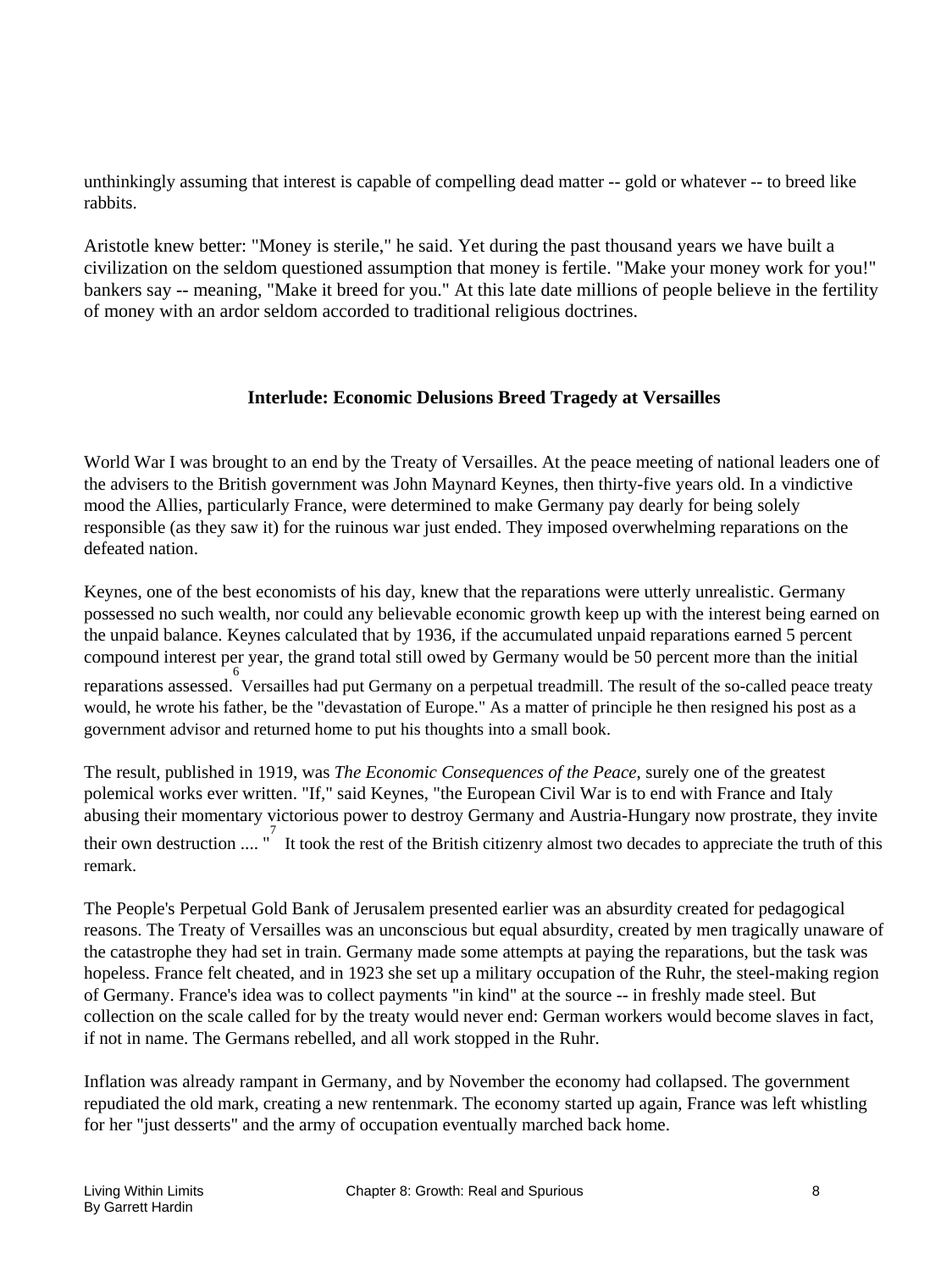Anything else? Oh, yes: the consensus of historians is that all this disorder contributed significantly to creating conditions that favored the rise of Adolf Hitler. Causation is never absolutely certain in history but it is a plausible hypothesis that the Treaty of Versailles was a major factor in causing World War II.

Two mutually reinforcing morals can be drawn from this experience. The first: vengeance can be dangerous, even fatal, for the avenger. The second: actions that rest on untruth lead to disaster. The reparations that were demanded of Germany were beyond her ability to pay; augmented by interest payments the sum grew exponentially "out of this world." But the victors wanted payment *in* this world. An exponential increase in wealth that might, without danger, have been presumed at a low level became impossible at the level called for by the treaty. The treaty was an absurdity, but not a useful one, for it bred disaster.

#### **Default Positions in Economics**

Throughout time, but particularly in the past century and a half, the progress of science has been buffeted by two crosscurrents. On the one hand, new scientific discoveries make a mockery of` old statements of impossibility. As a result, many non-scientists (but few scientists) think that *anything we can dream of we can have* (sooner or later). Cornucopists point out that there was a time when humankind could not fly or see through solid matter or identify a particular human being by the examination of a single hair follicle. Now "we" (only a few of` us, actually) can do all these things, and more. Maybe tomorrow someone will invent an antigravity machine or find a way to travel faster than the speed of light. Who is to say what is forever impossible? The "Who is to say?" of the cornucopists opens the mind's door to all conceivabilities.

On the other hand, beginning in the middle of the nineteenth century a quite different intuition arose among scientists, being strongest among the most capable professionals. This was the belief that there is a small number of very broad impossibilities within whose confines possibilities have their being. The impossibilities are commonly expressed as "conservation laws," which refer to elements that are so fundamental that neither creation nor destruction affects them. Conservation laws define the default positions of science and place the burden of proof on those who deny these positions. "No free lunch" is a major default position of economics.

Many non-scientists, nurtured on science fiction, which they take too seriously, are repelled by the thought of impossibilities. This is not the view of scientists. Their gut feeling is that "only if some things are impossible can other things be." (If  $2 + 2$  could equal either 3, 4, or 5, a trustworthy arithmetic would be impossible.) Scientists believe ultimately in real limits, however difficult it may be to nail them down in words that will be forever valid.

#### **Games People Play: Usury**

The sixteenth-century essayist Michel de Montaigne lived out his life before the great acceleration in scientific progress began. In a largely pre-scientific world it is only common sense to hold, as Montaigne did, that "No man profiteth but by the loss of others." If a man who deposits two grams of gold in a savings bank later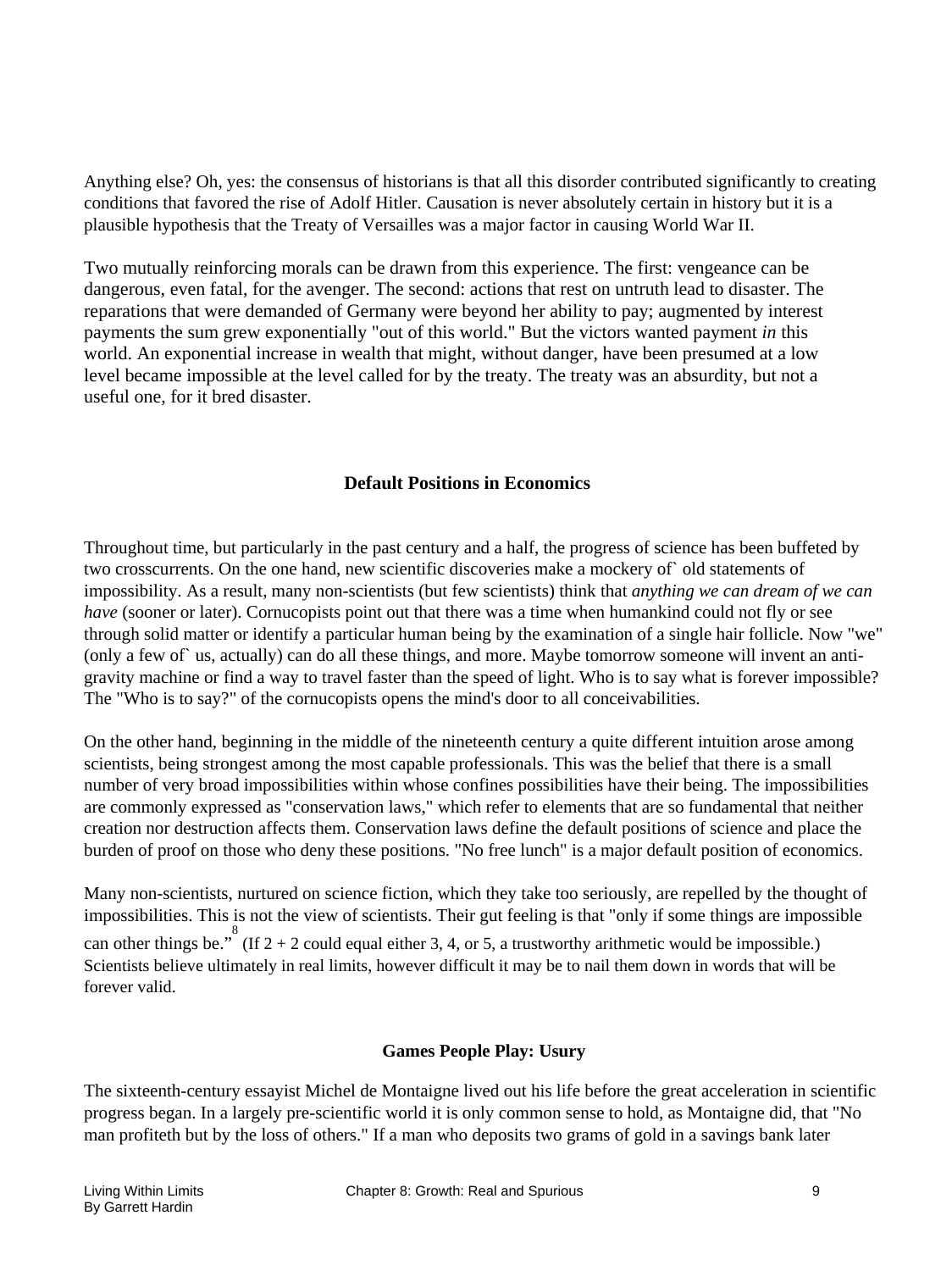collects 2.1 grams it can only be because someone (the banker, perhaps) is now 0.1 gram of gold the poorer. Material wealth is "conserved," as physicists say. In the mid-twentieth century such transactions were labeled "zero-sum games." We can visualize what happens in a zero-sum transaction between two people, say Tom and Jerry. (The left side of the equation below represents the situation *before*, while the situation *after* is on the right.)

| (before) | (after)                                 |  |
|----------|-----------------------------------------|--|
|          | Tom + Jerry = $(Tom + 3) + (Jerry - 3)$ |  |

As Montaigne might express the change, "It was Jerry's loss of 3 units of wealth that gave Tom his profit of 3 units." A modern scientist would say: "In the universe defined by Tom + Jerry, the units are *conserved*." Perhaps this becomes more obvious when we rewrite the equation in the following form:

 $(Tom + 3) + (Jerry - 3) = (Tom + Jerry) + O$ 

Now we see where the name "zero-sum game" comes from. Wealth, in a two-member, Montaignesque, system, is conserved. The sum of personal gains is matched by the sum of personal losses. In the transaction, the whole system gains exactly *zero*. A winner may view the result as no more than he deserves, while the loser may complain, "Unfair!" But what say the bystanders?

However various the religions of the world are, most of them try to imbue their followers with a love of fair play. In a non-growing society (with unavoidable "frictional" losses due to decay, and so on) there are more human losers than human winners. (There are more paupers than millionaires.) In such a world, taking the part of the losers is a promising path to political power. With personal and institutional power to gain it is no wonder that, early on, religious leaders condemned the lending of money at interest, no matter how small. They called the practice "usury." For a long time after the death of Christ usury had no defenders in the Christian community. There is no documented reason to think that primeval religious leaders had a profound understanding of the ultimate consequences of exponential growth. Love of fair play was sufficient reason for condemning a usurious banking system.

#### **Nature is Added to the Game**

It was not until the thirteenth century that Christian leaders began to find a justification for charging "moderate" interest. At this point usury was redefined as the charging of "excessive" interest. Anyone who distinguishes between "normal" and "excessive" in deciding what is permissible and what is forbidden is

practicing what Joseph Fletcher calls "situation ethics." (Note that the Ten Commandments, and most traditional religious-ethical proscriptions, are not stated in situational terms. This is their fatal weakness.) For simplicity, and to avoid arguments about the point at which interest begins to be "excessive," the rest of this discussion will use the old- fashioned term "usury" for *all* positive rates of interest.

Usury was first permitted on a tribalistic basis: it was permissible for Jews to charge Gentiles interest, and for Gentiles to charge Jews. Even today, devout Moslems who refuse to exact interest from fellow religionists are quite willing to invest their oil revenues in interest-bearing financial instruments of the non-Moslem world. In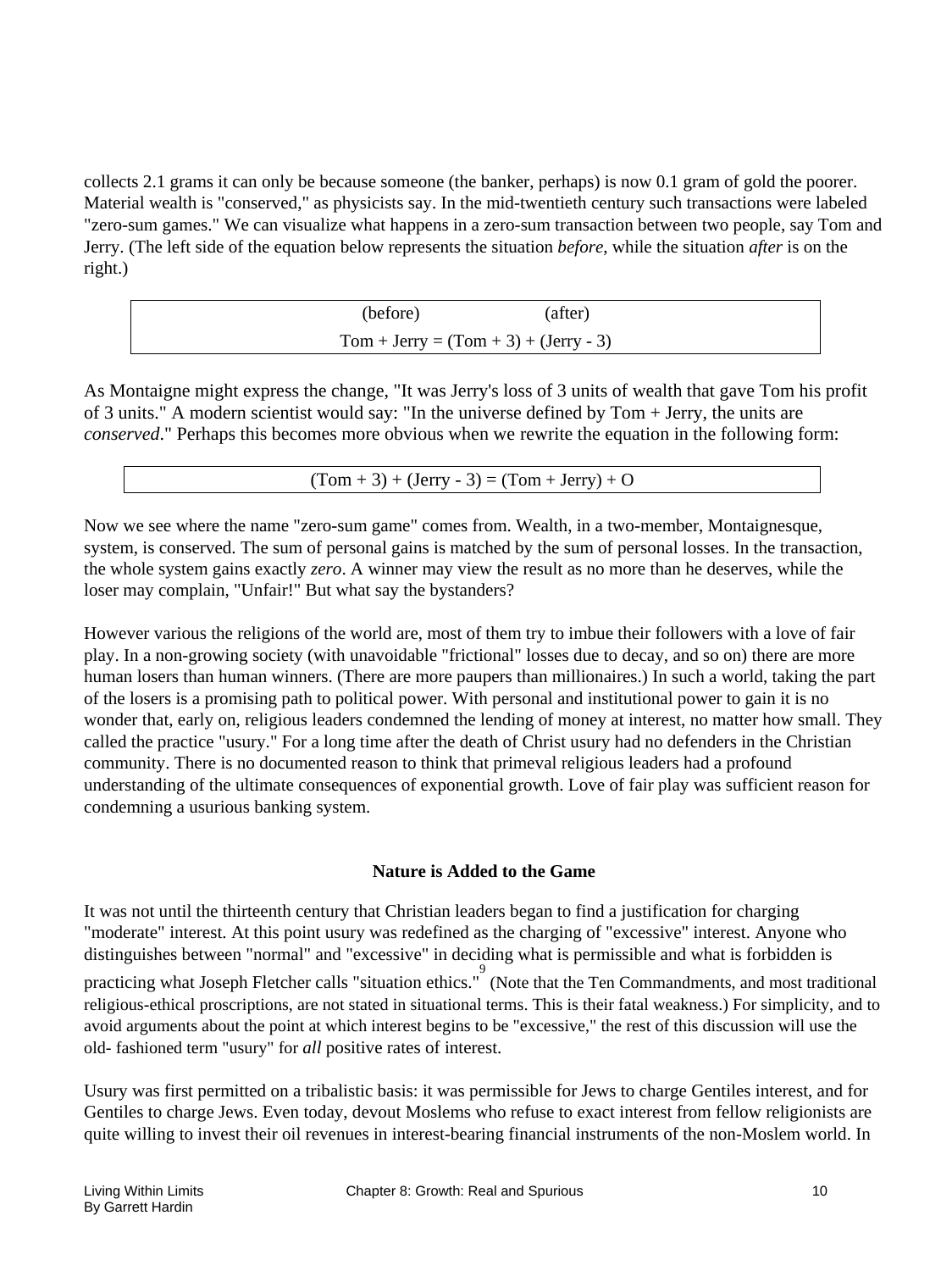such an arrangement the conscience of the lender is spared by an inbuilt discrimination made between *brothers* and *others*. The parochialism of *Us* versus *Them* is older than catholicity. Loyalty to *Us* forbids profiting from

losses imposed on brothers; losses sustained by *Others* can be accepted with cheerful indifference. With the passage of time the sheer growth of population makes it easier to view almost all people as "others." Once that shift is made, it is easy to accept universalized usury.

Why should a borrower consent to the charging of usury? The motivations of borrowers and lenders are significantly different. The lender hopes to increase his wealth (though of course he will have to wait awhile for the gain). The borrower on the other hand wants his pleasure now. Perhaps he wants a new sofa. The psychological gain from early comfort may more than balance the loss caused by working longer hours to discharge the accumulating debt. The interest extracted from the borrower is the cost he pays for his impatience.

There is another reason why usury has become more popular since the thirteenth century. With the passage of the centuries "nature" has increasingly been dealt into the game of human life. In its simplest form, the game now has three participants. As a representative transaction consider the following case. Tom borrows a sum of money from Jerry, which he uses to buy some mining equipment. With this equipment he digs ore out of the ground and sells it for enough money to pay off his debt plus interest, with a profit left over for himself. A first attempt to represent the results of this enterprise produces the following equation:

| (before)                                                    | (after) |  |
|-------------------------------------------------------------|---------|--|
| $Tom + Jerry + Nature = (Tom + 4) + (Jerry + 2) + (Nature)$ |         |  |

The numbers arbitrarily entered into the equation above make the point that when nature is dealt into the game, both Tom and Jerry may benefit. Envy may make Jerry resent the fact that Tom's gain is greater than his, but Jerry cannot maintain that he has been cheated out of some of his wealth. Tom, of course, can claim that the reward for vigorous activity should be greater than the reward for merely passively collecting interest.

The true situation is far more complex than our equation indicates. Metal may be extracted from the ore that is mined, and the product may be fashioned into machinery for making useful things that simplify the lives of multitudes of people not formally engaged in the initial enterprise. They gain from the "trickle-down effect" of human enterprise.

In a narrow economic frame of reference, conservation *appears* not to be observed in our equation; such an appearance is always suspect. In a true Epicurean spirit we must balance the production equation so that it is an honest zero-sum game. For a long time human beings were either unaware of the role of nature in the increase in human well-being, or they thought of it as a providence-like entity that bestowed blessingswithout-loss on humanity. In the late twentieth century the movement labeled "environmentalism" has corrected the historical errors in this way:

| (before)                                                        | (after) |  |
|-----------------------------------------------------------------|---------|--|
| Tom + Jerry + Nature = $(Tom + 4) + (Jerry + 2) + (Nature - 6)$ |         |  |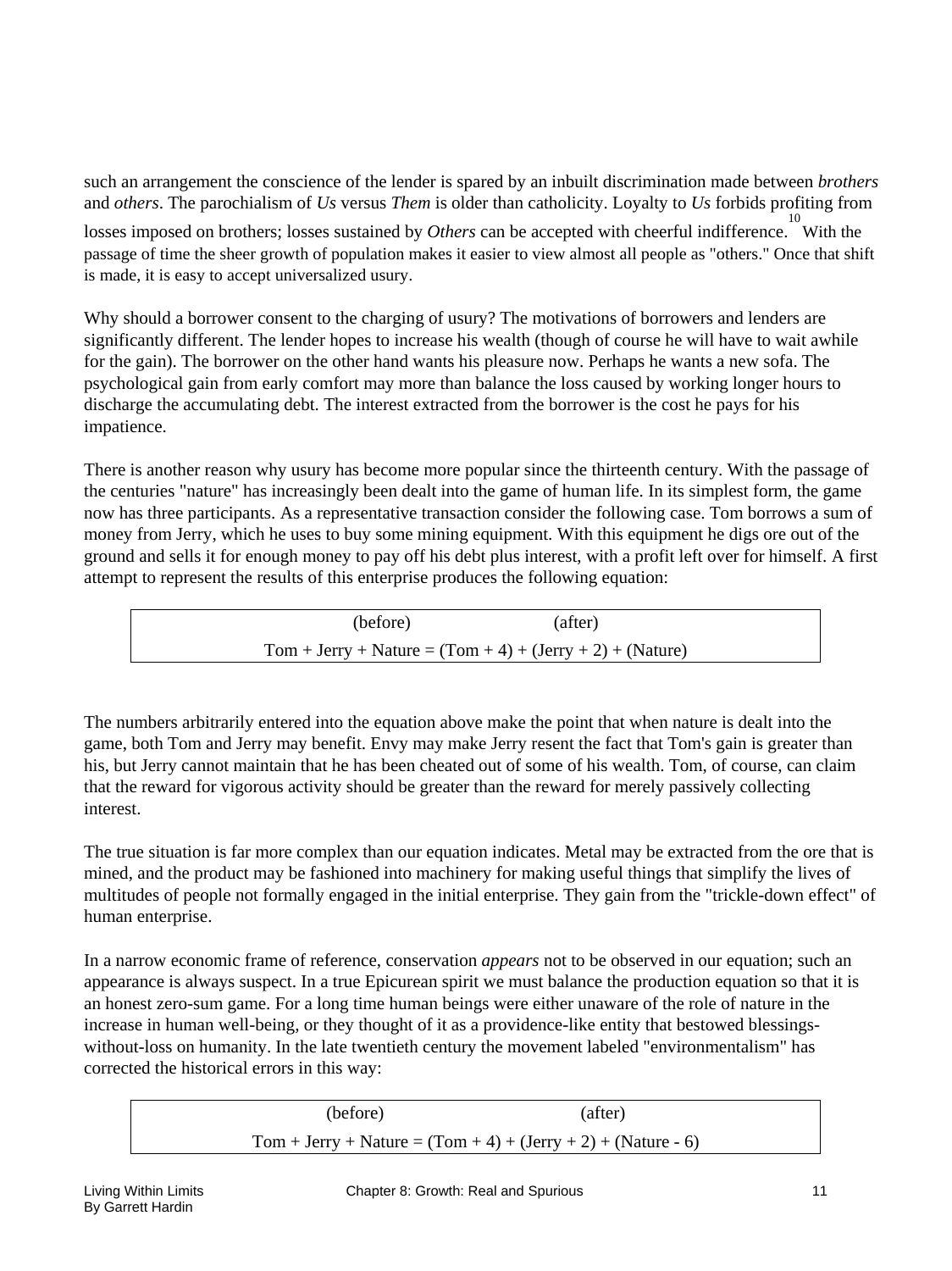Thus can we formally depict the environmentalist's version of the game of life as a zero-sum game. The numbers, however, are figurative. The stated loss of ( -6) suffered by nature may take many forms: loss of soil, pollution of ground water, and extinction of species are only a few of the many possible, which are seldom measured or estimated until the losses begin to hurt.

#### **A Difference Between Economics and Ecology**

Serious mistakes can be made by analysts who have difficulty seeing some of the players in the game. In the past, economists have often been blind to nature. The following example serves to illustrate the point.

The economist Peter Bauer, in an essay on Malaya (Malaysia) spoke of the "largely empty and economically backward Malaya of the nineteenth century." 11 A paragraph later Bauer again put forward the image of "emptiness" when he referred to the "hitherto empty jungle." A biologist with even the slightest experience in the field finds this imputation of emptiness nothing short of astounding. Charles Darwin would never have applied the adjective "empty" to a tropical jungle. Writing home from Brazil in 1832, he spoke ecstatically of his experiences "wandering in the sublime forests . . . surrounded by views more gorgeous than even Claude

<sup>12</sup><br>[Lorrain] ever imagined." The complexity and beauty of tropical ecosystems has been a source of endless wonder to biologists from Darwin's day to the present time. It is plausibly estimated that more than half of the world's 20 to 30 million species of plants and animals live there. "Backward Malaya in the nineteenth century" had many species of plants and animals that were wiped out by the commercial "development" of the twentieth century -- "empty" indeed!

Bauer's ignorance of the tropics did not spring from a simple lack of experience. Born in Budapest, he spent most of his life in European cities (principally London), but he did have a few months' exposure to Malaysia. But when out of the city he evidently observed with city-grown eyes. To shock economists as Bauer has shocked ecologists, an animal-loving biologist would have to describe the center of New York City in some such words as these: "Except for Central Park, Manhattan is virtually an empty island."<sup>13</sup>

Global economics must be enriched to include nature in the equations that show the exchanges taking place among human beings. As used by economists, the exchange equation takes this form:

If  $a - b = 0$ , the equation is balanced; this is a zero-sum game.

If *a - b* = a positive number, the game is a positive-sum game and an economist has no hesitation in saying that "wealth has been created." This, of course, contradicts the economist's usual claim that there are no free lunches.

Following World War II the rich countries of the world, for complex reasons we need not go into here, dedicated some of their wealth to the "development" of the poor countries of the world. Unfortunately, enthusiasm outran knowledge. Agencies like the World Bank, with many billions of dollars at their disposal, were advised almost entirely by ecology-ignorant, city-bred economists like P. T. Bauer. The results have, not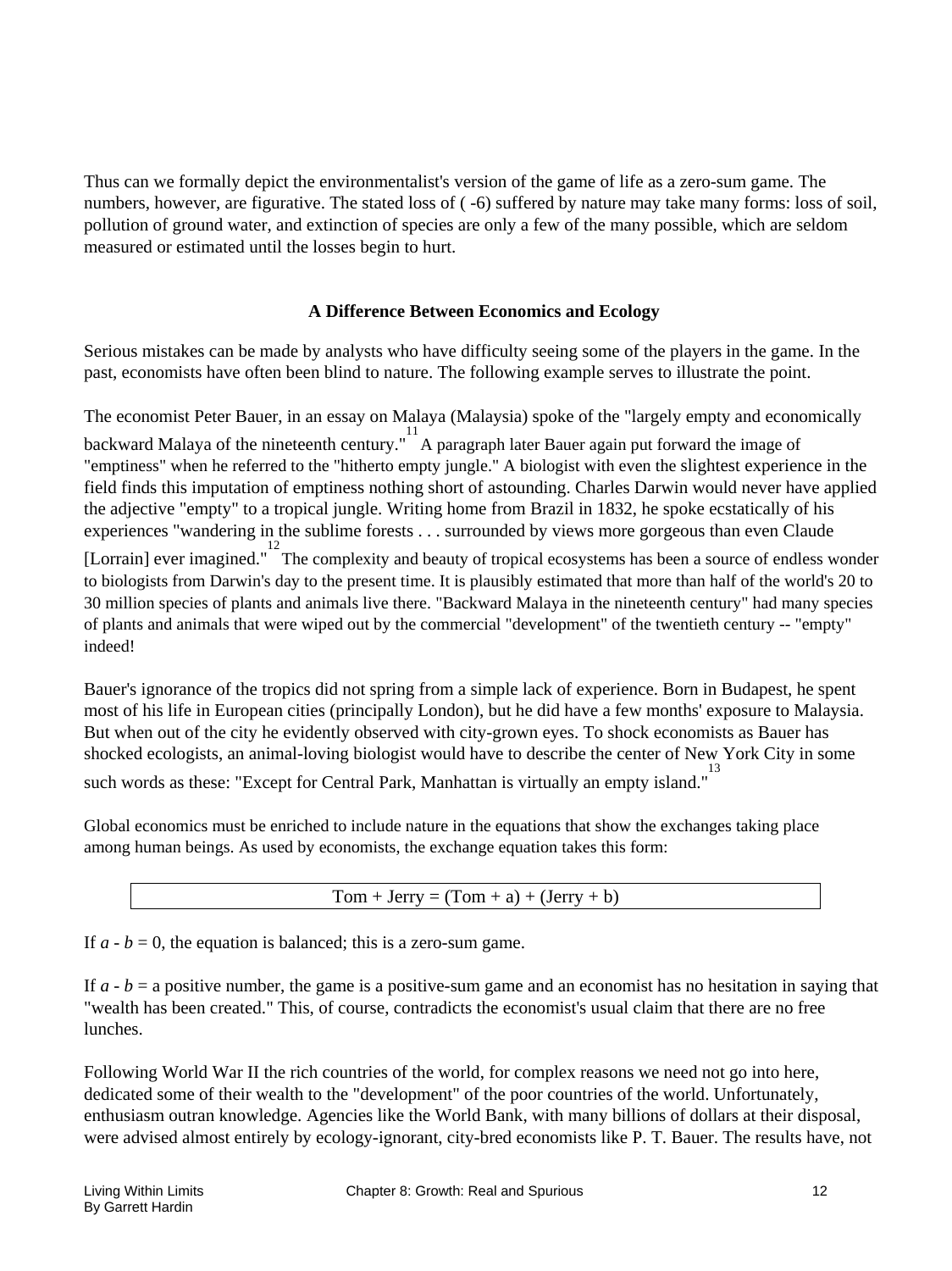surprisingly, been all too often unfortunate for the objects of their interventions, the poor people themselves. If an environment is perceived as "empty" until the developmental economist rides up on his white horse, God help the environment!  $\int_{14}^{14}$  (And God help the poor!)

Ecologists, like other scientists, regard the assertion that wealth has been created as evidence of a serious defect in the plus-sum equation, precisely because it violates conservation. Ecologists insist on putting nature into the picture:

Tom + Jerry + Nature =  $(Tom + a) + (Jerry + b) + [nature - (a + b)]$ 

What people have taken from nature, nature has lost. Thus is conservation observed when economics is wedded to ecology.

Naturally those who have been trained in traditional economics take exception to the new equation. They fear that acknowledging the contributions of nature to human wealth may lead to demands that we curb the rate at which we appropriate nature's wealth. Their main objections are two. The first is the classic one voiced two centuries ago by the American artist John Trumbull in response to the demand that he do something for posterity: "What has posterity done for me?" There is no easy answer to this question, but it should be noted that if this cynical view had been that of all our ancestors, most of us wouldn't be here today.

The second objection to the conservation of nature's wealth is most often heard from types who glory in being "hard-headed." They ask: "Which is more important -- dickie-birds or human beings?"

The implied choice is fraudulent. When dickie-birds are sacrificed something of value is removed from human life. In the terrible days after the Chinese revolution of 1949 the poverty was so great that the people killed almost all the birds and ate them. Understandably, each person decided that his life was more important than the lives of the birds around him. What they were blind to was the total ecosystem of which both human beings and birds were but parts. Killing insect-eating birds subsequently caused an increase in the number of insect pests that competed with people for food. The Chinese learned the hard way that dickie-birds do matter.

Though they did not know it, the Chinese were choosing between two worlds: [a world with human beings *plus* birds] and [a world with human beings *minus* birds.] Even if we grant the hypothesis that the number of human beings would be greater in the second case it is not a foregone conclusion which world we should strive for. ls the total value of human life greatest when the quantity of *human* lives is greatest, if the *quality* of life is poorer for all individuals? The answer is not obvious.

The policy choice is *not* [man *or* nature], but [man *with* nature] versus [man without nature]. City dwellers whose experience with natural things is minimal may express no interest in nature; but those whose experience has given them an appreciation of the enrichment of human life by other kinds of life will grant the wisdom of opposing the uncontrolled destruction of natural wealth. Conservation of the environment in this generation enriches the lives of subsequent generations.

When "nature" is left out of a written equation, the *before and after* change looks like the magical creation of wealth. Since human beings are involved in this magic, economists (and others) who are satisfied with nature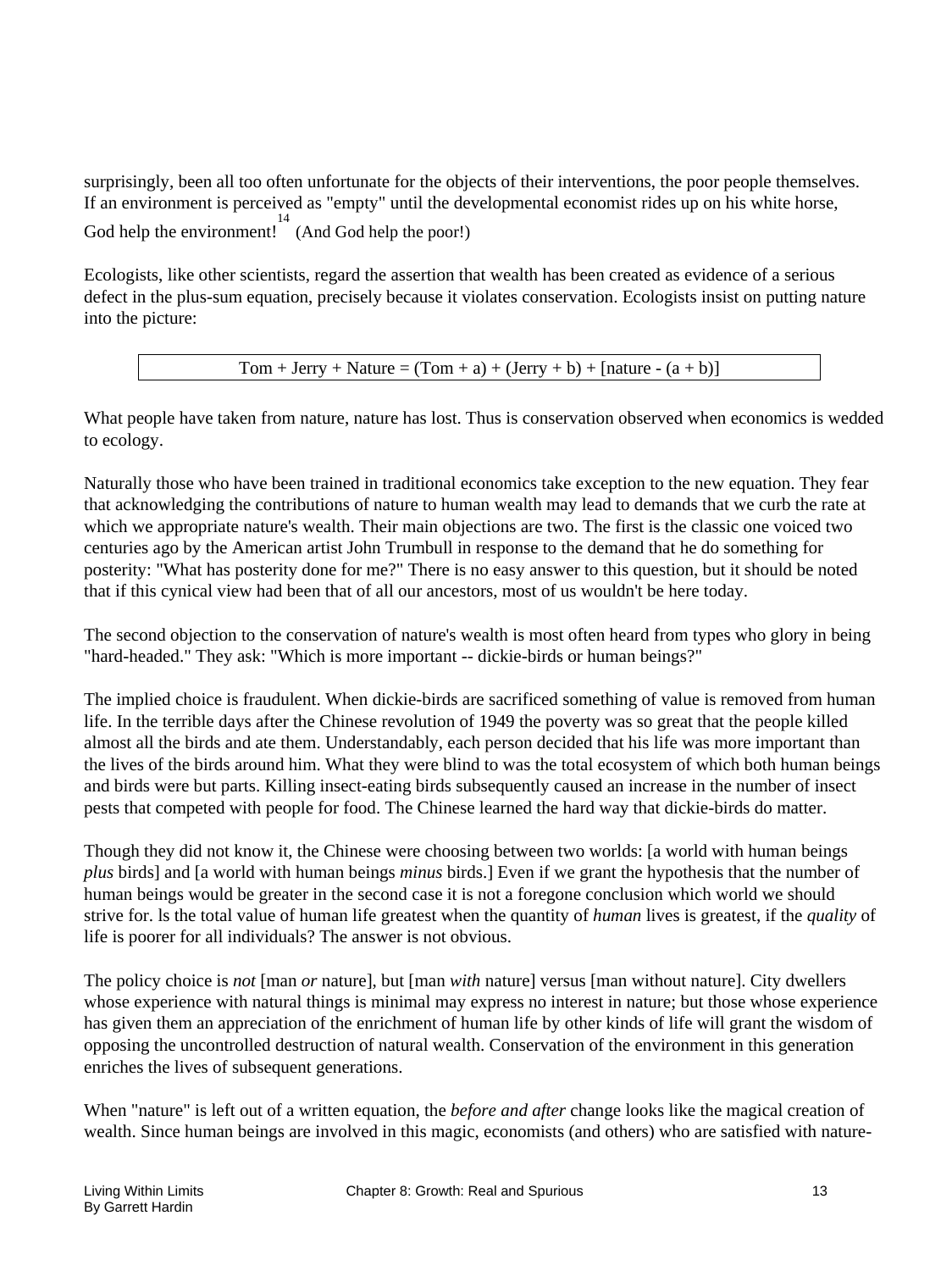free equations develop a dangerous hubris about the potency of our species. The hubris is built into the GNP (gross national product), a statistic that has, since 1942, been quoted every day in financial reports. While taking account of the exchanges of money between the Toms and Jerrys of the nation, the GNP is blind to what happens to natural resources. All the exchanges of money incident to pumping oil out of the ground and burning it in automobiles increase the GNP, but the fact that the oil, once burned, is lost forever to the wealth of the nation receives no notice in the GNP. Similarly the loss of healthy, breathable air is not noted -- except for the *increase* in GNP caused by the money that is spent for pollution control equipment on automobiles as well as the hospital bills attributable to auto-generated smog. The inconsistencies of GNP-based economics have been caustically noted by Robert Repetto (Box 8-1).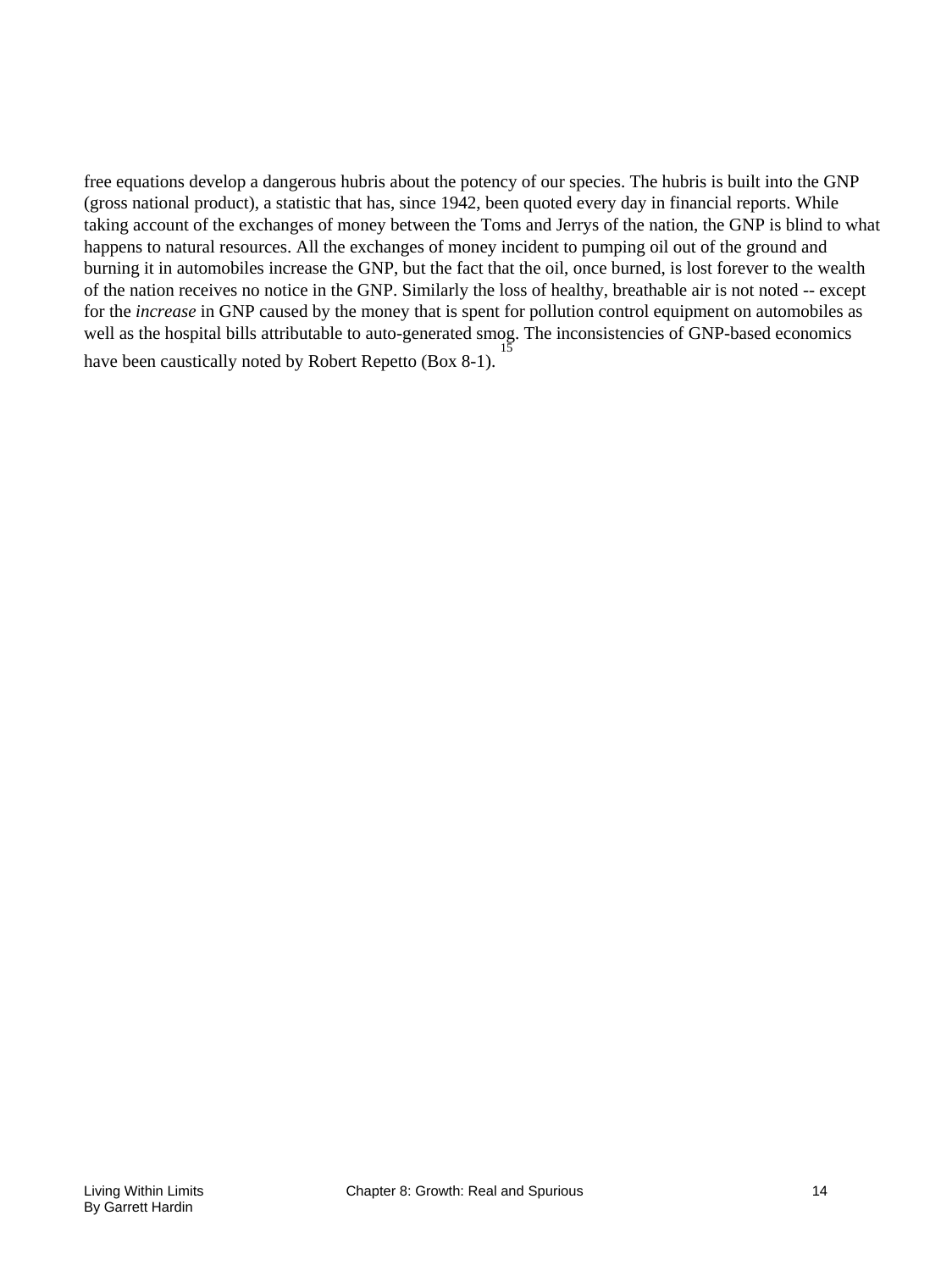# **Box 8-1. Devastating Defects of the GNP.**

If toxic substances leak from a dump site and damage soils and aquifers, a nation's measured income does not decline. But if a government spends millions of dollars to clean up the mess, measured income goes up, because such expenditures are considered purchases of final goods and services.

If a firm undertakes the same cleanup itself income does not rise, because the expenditures are counted as part of the costs of` production. But if the site is left polluted and households incur medical expenses, income does rise: the national income accounts treat such costs as final consumption.

Roben Repetto, "Wasting Assets," 1991.

Conventional economic thinking has been dominated by the GNP for half a century. It is easy to see why the entrance of ecological thinking into economic thinking in the 1960s was so vigorously opposed. People do not give up delusions easily: an increase in GNP sometimes stands for a loss in income. Only now are some insightful economists trying to concoct a new and more honest measure of productivity that will combine the insights of economics and ecology. The task is a daunting one.

# **Modes of Creating Wealth**

Even if wealth in the physicist's sense cannot be created, wealth in a simpler human sense can. It is worth our while to review some of the better known means of improving the human condition.

First of all, potentially useful but diffusely distributed materials can be brought together, concentrated. For several thousand years human beings have been concentrating various metals from their ores (iron, copper, and so on), thus making possible the manufacture of tools and machines, which greatly increase our ability to wrest a living from nature. We never create atoms of copper or iron, but we certainly concentrate them and rearrange them into more useful configurations.

The capture of energy follows a somewhat different course. The iron in a machine is useful for a long time, though the atoms are ultimately disassociated from one another through friction and dispersed in the environment again (from which they can be re-concentrated through the expenditure of more effort and energy). But the energy (what physicists call "negentropy") resident in coal, oil, and gas can be used only once. Such useful energy is a capital accumulation from sunshine that was absorbed by the earth millions of years ago. Once used, the capital of negentropy is gone forever.

Another way of creating human wealth is by increasing the efficiency of human efforts. Two ways of doing this are obvious: either fewer human beings are used to carry out the job, or the time taken by one human being is reduced. As an example of reducing the number of human beings used in performing a task, consider the wheelbarrow. Up until the late Middle Ages the moving of materials was often accomplished with a two-man barrow -- a platform or vessel with two shafts forward and two shafts aft. 16 One porter took the forward shafts,

another the aft, and off they went.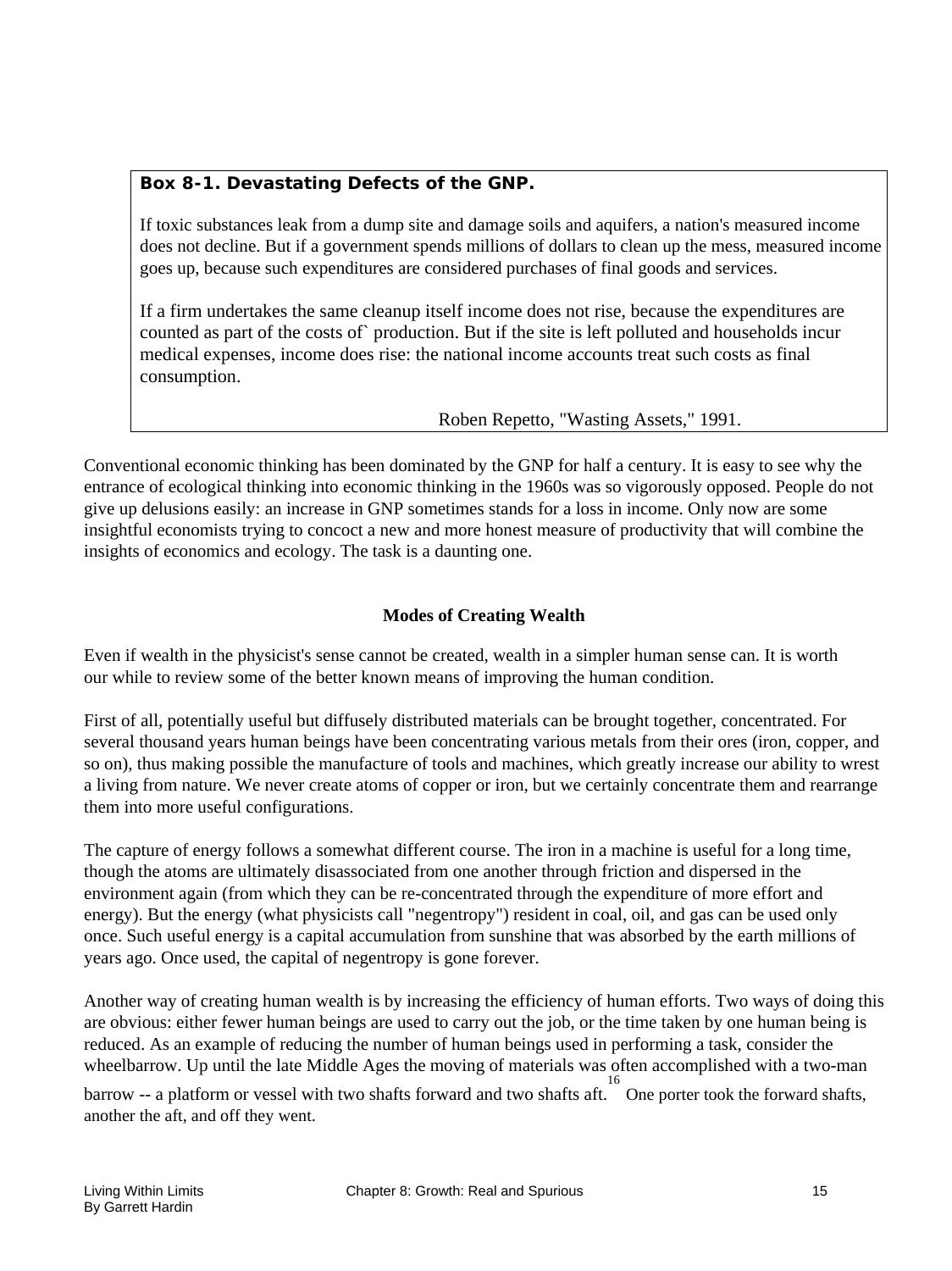Then some unsung genius realized that a wheel could be substituted for the forward porter, and *voila*! the work force required for the job was instantly cut in half. It is not often that a labor-saving invention cuts the input of labor by 50 percent. This advance came in what we, in our arrogance, are pleased to call the "Dark Ages."

The second way of increasing efficiency, through reduction of the time taken for the job, achieves its economic effect by virtue of a physiological truth: the calories of energy required by a human being can be divided into "maintenance calories" and "work calories." Just to stay alive, doing no useful work at all, requires about l,500 calories per person per day. A moderately active clerk requires about 2,500 calories -- 1,500 maintenance calories plus 1,000 work calories per day. A lumberjack or miner may burn 5,000 calories per day (of which 3,500 are work calories).

Since maintenance calories are burned off at the rate of about 125 calories per hour, whether any work is being done or not, any improvement that saves human time saves energy (assuming the investment of work calories is the same). This is one of the principal virtues of modern transportation. (Think of the economizing of human time in flying across the Atlantic versus taking a slow boat.)

The benefits realized from an improvement do not necessarily go to those who are responsible for the innovation. The man who drills a new oil well gets only a fraction of the gain it brings to society. Others gain from trickle-down effects. Society tries to put primary innovators in a more favorable position by supporting a patent office to give inventors monopoly rights (for a limited time). We establish such legal rights partly out of a desire to be "fair" to inventors. An equally important reason is to encourage other ingenious men and women to make more inventions in the future.

# **Unlimited Breeding of Debt**

Does usury create wealth? What is it that breeds when a bank account grows? Gold can't breed; neither can any other valued nonliving, material thing. Though material wealth cannot breed, *debt can* -- and without limit, because its breeding is, inherently, a breeding on paper only. *Through usury we acquiesce in the breeding of debt*. When a depositor turns his gold over to a savings bank, two growth processes are set in train. The first growth process takes place in the mind of the depositor, who supposes that his cache of gold is growing in accordance with the compound interest formula (as visualized in Figure 8-2).

The locus of the second growth process is harder to specify because the process is diffusely distributed. At first glance it seems to be at the bank, perhaps in the mind of the banker who receives the deposit. But the banker is only an agent for the bank's board of directors, and these in turn act for the bank's borrowers who are required to pay back to the bank any money they may have borrowed, plus interest.

If many borrowers default on their payments, the necessity to pay the depositors devolves first, in part, on the directors, but then (more importantly, in the United States) on the FDIC (Federal Deposit Insurance Corporation). The funds of the FDIC come from thousands of member banks. If these funds are insufficient, the national treasury will be tapped, at which point the money comes from the taxpayers.

It is fair to say, then, that the locus of the growth process of debt is in the nation as a whole. The nation may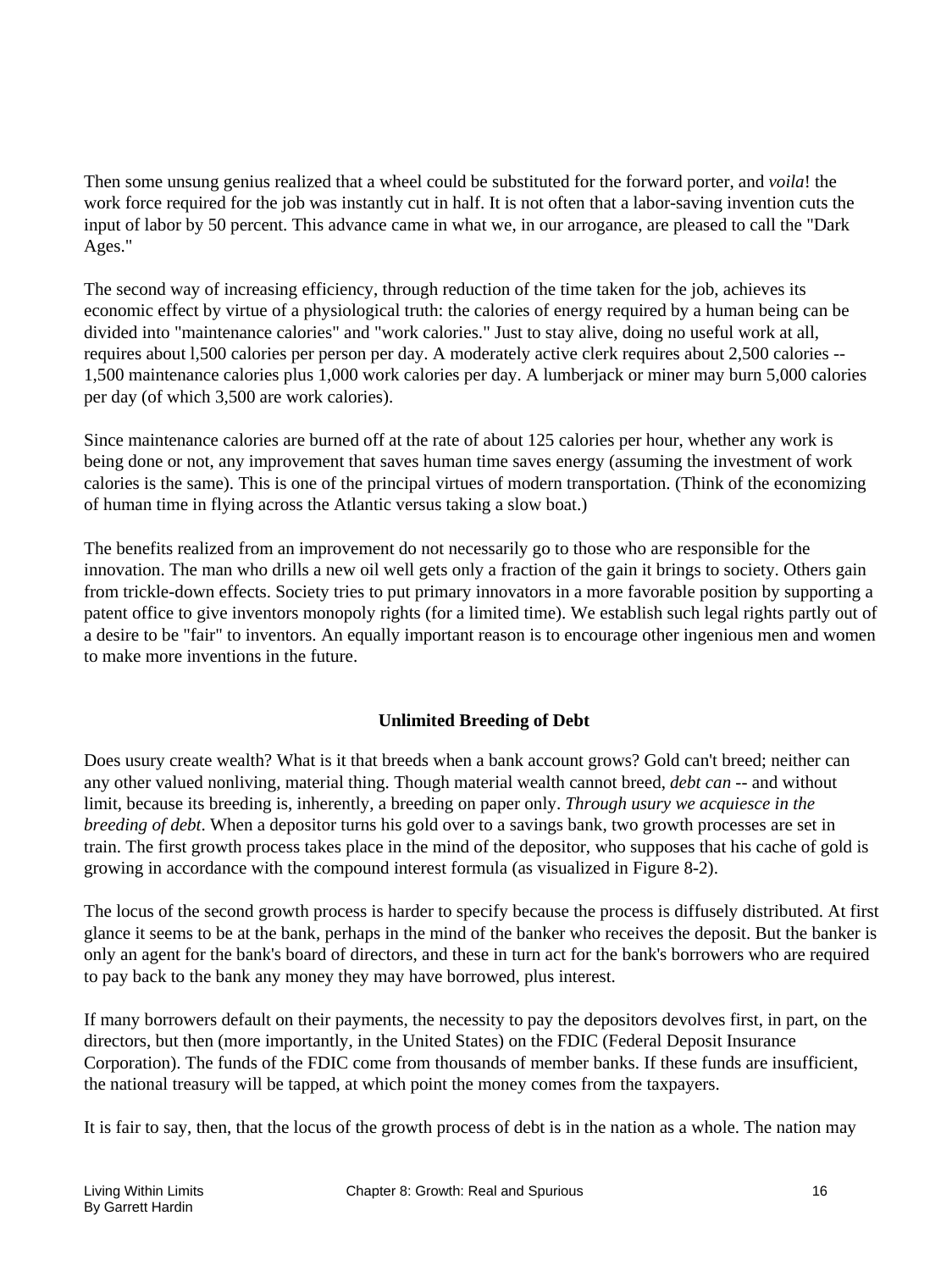eventually be called upon to make the figures on paper match the figures in the minds of the depositors. Without inputs from outside the system, a return of capital and interest in gold is not possible, as we have seen in the story of the People's Perpetual Bank of Jerusalem. There's nothing special about gold, of course: any material substance will fail as the "standard" of a usurious banking system. The obligations of a bank, of a banker, of the bank's board, of the borrowers, or of the FDIC to convert an ideational debt into material payments may be *legally* binding; but men do not write the laws of nature. Our species can, however, increase its drafts on the bounty of nature (within limits), and the efficiency with which we exploit this bounty (again, within limits). These increases constitute what we conventionally refer to as the "creation of wealth."

As far as the earth's economy is concerned there is a daily input of wealth from the outside in the form of radiant energy from the sun. Some of this energy is captured by the earth, so terrestrial wealth should steadily increase. The captured energy takes the form of plant material (corn, wheat, wood, and so on), or the form of water vapor elevated to the clouds from which rainwater discharges into mountain streams.

Sooner or later this energetic wealth is degraded by ingestion, digestion, and metabolism; by burning; or by being converted to electricity that illuminates light bulbs which heat up rooms. The ultimate form of this changeable wealth is heat and this, finally, is radiated out into space. If the heat were not so lost, the surface of the earth would eventually become unbearably hot. Over the long term the earth's "metabolism" can be epitomized as a zero-sum game: [input of solar energy] minus [radiation of terrestrial heat into space] = zero. (There can be a lag of several hundred million years in this equilibrating process, as, for example, when oil and coal deposits were laid down and remained as dormant stores of wealth until human beings brought this wealth to the surface and burned it.)

But let us return to the evanescent affairs of our civilization. The amount of debt can approach infinity; not so with the amount of any material goods that are specified as the coin of debt. After a long period of time a bank may be unable to extract from its borrowers (and the public) enough wealth to pay off its depositors. We are ordinarily saved from perceiving the fictional nature of usury by the complexity of the banking system. The complexity can befuddle even the managers of the system. Walter B. Wriston, chairman and chief executive officer of Citibank (New York's largest commercial bank), once authored a pamphlet in which he claimed that the modern world had outgrown the need for the great banks to back up their lending with any capital whatsoever, because (he maintained) a giant bank can always borrow whatever funds it needs by floating financial instruments in the market. 17 Thus is perpetual motion invented once more, this time by "hard-headed bankers."

The shaky foundation of the theory of usury was recognized early in this century by the nuclear physicist, Frederick Soddy (who, significantly, played a key role in the development of "breeders" in nuclear physics). The portentious implications of Soddy's work for economic theory have been almost entirely ignored by economists. Always, the priests of one religion (economics, in this case) are prone to ignore anything said by the priests of another (physics). Herman Daly is one of the few economists who have appreciated the revolutionary importance of Soddy's insights. 18

The "bottom line" of an exact analysis of compound interest reads as follows: Though the inflow of solar energy increases the wealth of the earthly system, purely terrestrial processes do not increase the material wealth of the entire globe, whether under human control or not. On the contrary, material wealth is continually being degraded to less useful forms. Only debt can grow exponentially; and the convertibility of immaterial debt to material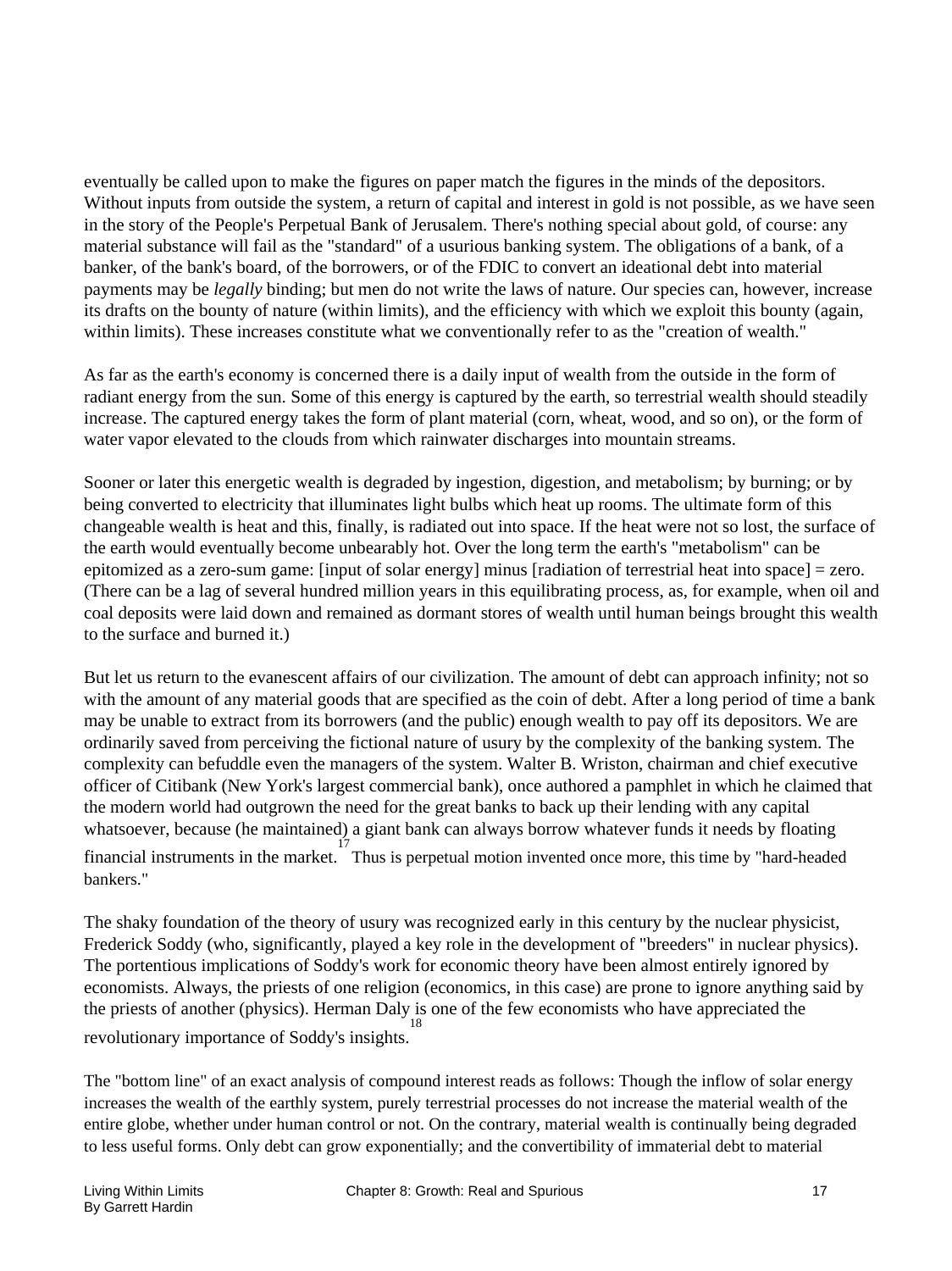wealth should never be assumed.

#### **Usury Running Wild**

As we have seen, it took about a thousand years for the Arabic number system to be generally accepted by educated people. It took about five hundred years for graphing to reach a similar degree of acceptance.

Must centuries also pass before the fictional nature of exponential growth is generally recognized? Several considerations point to a pessimistic conclusion. First of all, there are some signs of the decay of education in our part of the world. Perhaps as a consequence of increasing the size of the clientele of our schools too fast the appropriateness of mathematics in general education has come under attack. The percentage of students learning algebra is falling. When we come to look at establishment members who might give voice to home truths about exponential growth, we note an unfortunate division. To the professional economists who understand the situation perfectly well it seems so boring a truism that they don't want to waste their time mentioning it. On the other hand investment counselors and the like stand to gain financially by not fully explaining the properties of exponential growth. Some of them even seem unaware that usury has no power over matter. As evidence thereof consider the following true story. 19

In 1913 a wealthy man named Jonathan Holdeen set up a number of trusts, to run variously for five hundred to one thousand years. At maturity the benefits were to be distributed to family members and charities. At a modest 4 percent compound annual interest a bequest of \$100 would amount to 33 billion dollars in five hundred years; continued for one thousand years, the accumulation in a single such account would be more than 10 quintillion <sup>19</sup><br>dollars (\$1.08 **x** 10 ). And Holdeen set up 186 such accounts before dying in 1967!

When the trusts were challenged by a tax authority in 1975 most of the bequests held up in court, because (said the judge) there was no evidence that Holdeen himself benefited economically from his bequests. So far as the news report revealed, the court did not deal with the larger question, namely: What is the chance that such bequests can be paid off at maturity?

In evaluating a policy it helps to generalize a particular case to include many instances operating over an indefinite amount of time. Let us suppose that Holdeen's example was followed by others. About two million  $(2 \times 10^{6}$ ) Americans die each year. To be conservative, suppose that only 1 percent of these emulate Holdeen, each one leaving behind a single one-thousand year trust. That would be 2 x 10<sup>4</sup> trusts to <sup>23</sup><br>mature a thousand years later. At 4 percent interest each trust should yield 1 x 10 dollars, or \$2 x 10<sup>23</sup> for the whole bunch of trusts left by philanthropists in one year. How many Americans would be present to pay the beneficiaries of the trusts when payments became due? I don't think even the most immoderate pro-natalist would suppose that the U.S. population would be more than 2 x 10<sup>10</sup> a thousand years from now -- which would be 20 times the present population of China.

Remember: wealth cannot breed -- only debt can breed. The Americans on deck a thousand years from now would have to find the money to pay the obligations of the Perpetual Bank. The average American would then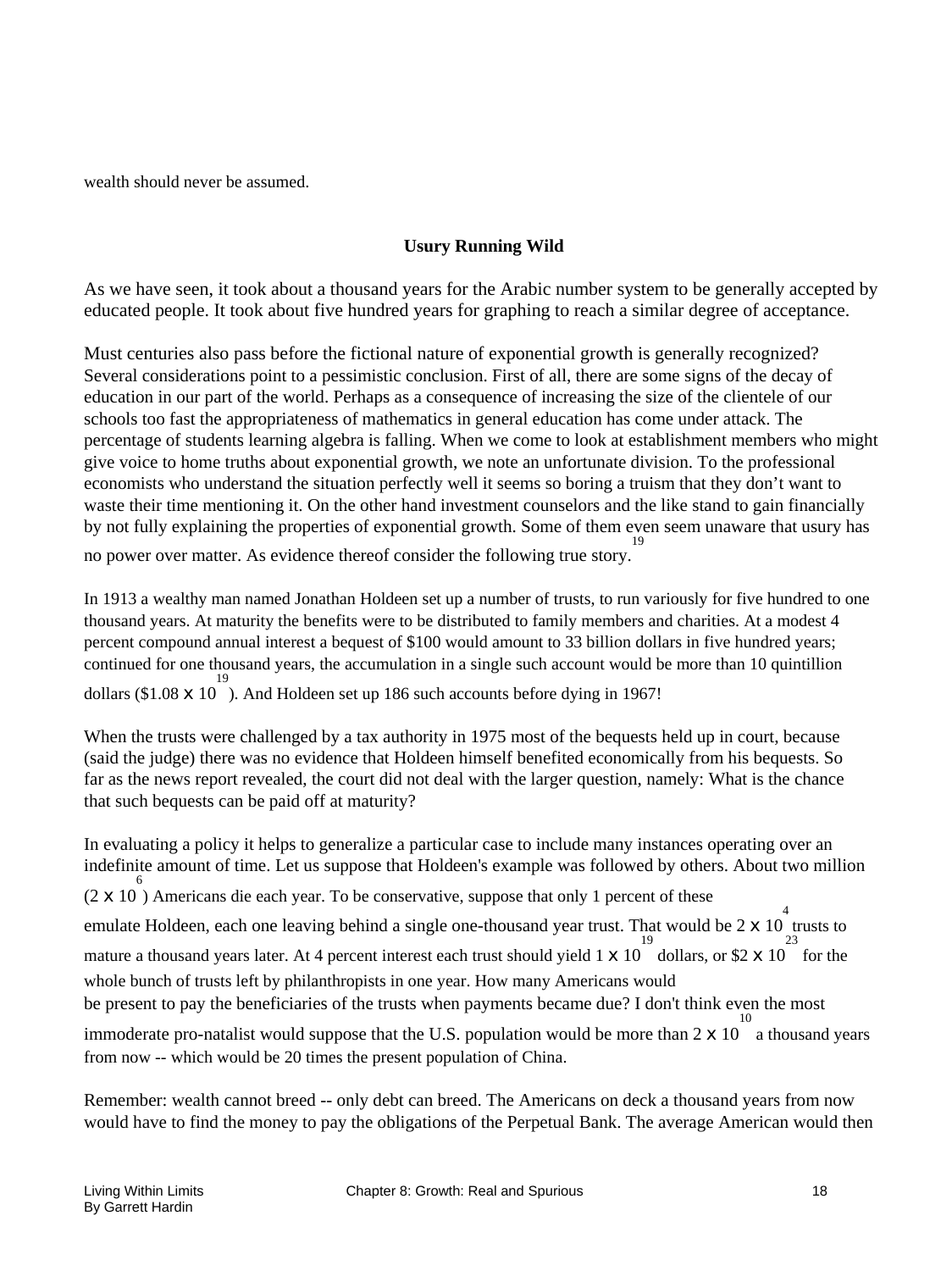have to throw into the kitty 10 dollars to pay off the trusts. That's 10 trillion dollars from each hapless citizen. And they could expect a similar bill the following year. And the next year.

13

Of course some of the same Americans would be beneficiaries under the trust deeds. Soddy's words give an apt description of such a situation: "[A]s a result of this confusion between wealth and debt we are invited to contemplate a millennium where people live on the interest of their mutual indebtedness." $^{20}$  In other words, money-at-interest, continuously operating without limit, produces a perpetual motion machine.

A judge in the Holdeen case who understood the imperatives of the default positions of science and scientific economics would have terminated the trusts pronto. A judge without this understanding would, I suppose, maintain that he is required to base his decisions on statute law only, leaving fundamental remedies to the legislature. But what if the ruling in a case depended on the assumption that the world is flat or that *pi* equals 3.0000 exactly? Sacred Hebrew documents make the second assumption. What if a plaintiff in the name of religious freedom, demanded that the court accept his commitment to the Hebrew value of *pi* in judging a commercial conflict? In such a case the courts would surely not hesitate to augment the roster of legislative laws with the laws of nature, acknowledging that nature is paramount over religion. The judge in *Holdeen* should have acknowledged that it is a law of nature that unlimited exponential growth is possible only for imaginary debt and not for material wealth.

Usury fails the policy test of being extensible over many people over long periods of time. We are never told about this in any of the promotional literature of financial institutions. Nor are children told this in public schools. (For that matter, how many university economics courses treat this matter candidly?)

Some state laws, it is true, strictly limit the length of time an inactive bank account can draw interest. We may laugh at the true story of Mr. Holdeen and at the myth of the People's Perpetual Gold Bank of Jerusalem, but promoters of savings banks don't hesitate to take advantage of the public's acquisitive impulses by *implying* that there are no limits to usury. Even today there is, in the District of Columbia, a chain of banks that has the word "perpetual" in its name. No doubt its more simple-minded depositers take the word at its face value.

# **The Necessity of Failure**

Neither the Holy Land, nor any land less holy, has ever had the stability needed for the maturing of a usurious account over a period of two thousand years. Realistically, we admit that there is no reason to think that any of the world's present sovereignties will last two thousand years. Few will last even two hundred years. Going from the unreal world of theory to the real world of contingencies we see that the potentially ruinous consequences of usury are deflected by many sorts of failure.

Item: *Bank Robbery*. At first glance this might not seem an escape from the insidious threat of usury. If the robbers turn around and reinvest their loot in interest-bearing accounts, the act of robbery merely amounts to a redistribution of debt obligations. But the temperament needed to become a successful bank robber is unlikely to include much prudence. What with one thing and another, ill-gotten gains are likely to be squandered in ways that interrupt the interest cycle.

Item: *Bank Failures*. When a bank goes belly-up, its depositors lose some or all of their principal and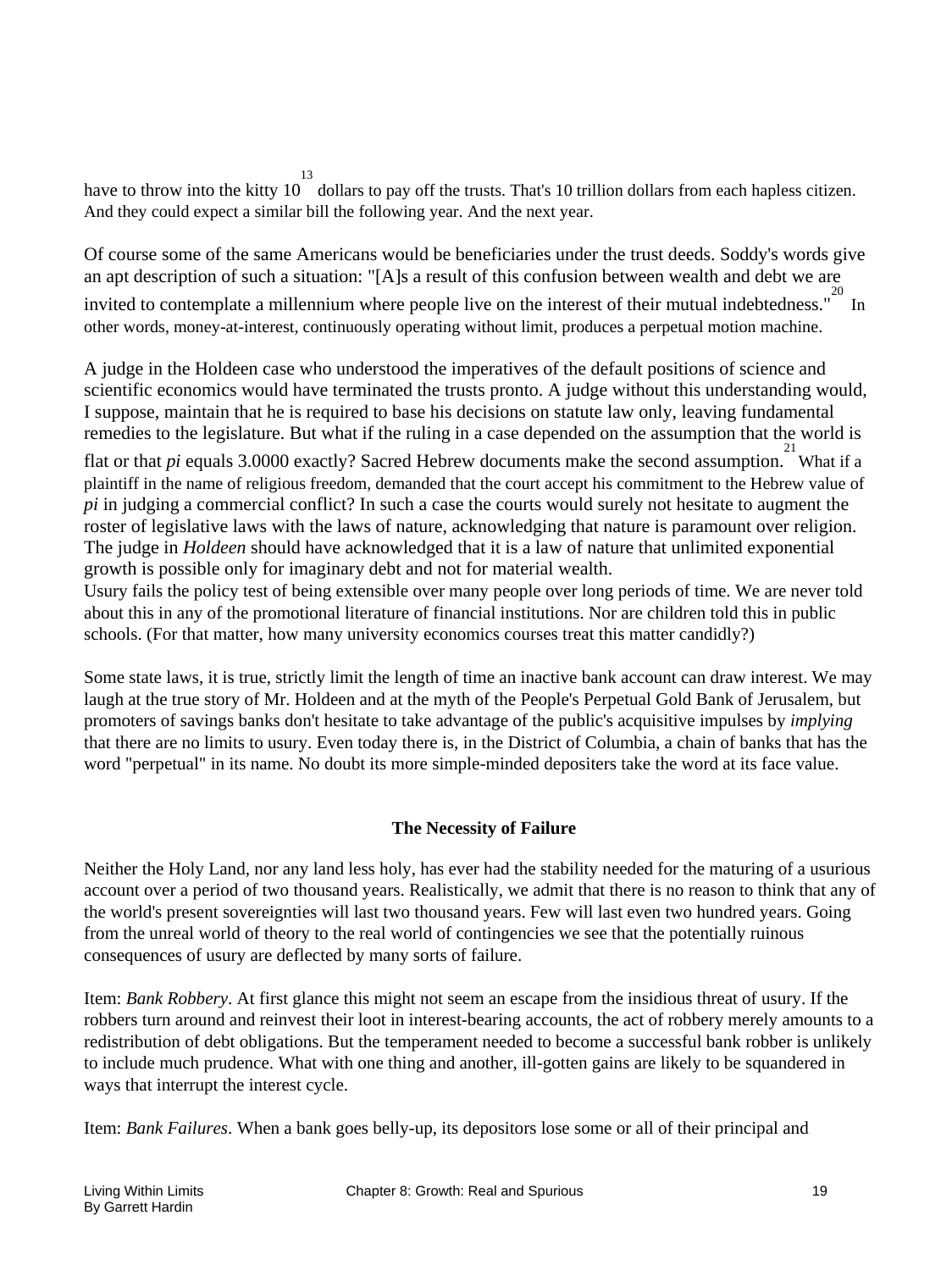interest; stockholders suffer losses, too. The community's aggregate burden of interest is lightened at the expense of some of its members. "Bad luck!" the rest of us say -- and go about our business. (At least that's the way it used to be, before the FDIC)

Item: *Market Crashes*. The paper value of stocks -- the amount that may be demanded of somebody by the holders of stock certificates -- falls dramatically in a stock market crash. The effect of this is to redistribute wealth -- *paper* wealth. It has been calculated that the Wall Street crash of 19 October 1987 caused a loss of \$1 trillion. 22

Item: *Repudiation of Debts*. After 1492, the government of Spain, spoiled by unearned riches from the New World, settled into a mode of pursuing honor-through-war, moving ever closer to national bankruptcy. In the years 1557, 1575, 1596, 1607, 1627 and 1647 -- every fifteen years on the average -the government repudiated its debts.<sup>23</sup> Of course, it seldom did so candidly; instead it forced its creditors to exchange "old paper" for new, which was worth less and had built-in time delays on payments. "It couldn't happen here"? Don't be silly. Any government that wages war for honor's sake is suspect. ("Honor" is all too apt to mean, "We don't know what the hell we expect from this war -- or even how to recognize victory if it dropped in our laps -- but we're committed." Denial reigns; truth suffers.)

Item: *Confiscatory Taxes*. After World War II, England, in desperate economic shape, taxed capital gains at more than 100 percent. Such taxes removed not only the year's gain but also part of the capital that made the gain possible. (This is known as "killing the goose that lays the golden egg." Prudent political counselors advise against it.)

Item: *Revolutions*. Bonds of the old imperial government of Russia were considered fine, conservative investments worldwide -- until the Communist Revolution of 1917. The new government repudiated the debts of the old, of course. The delinquent imperial bonds (which were beautifully engraved) continued to be bought and sold in the capitalist world, though at disastrously reduced prices, for another twenty years. (Faith is wonderful.)

Item: *Inflation*. This is far and away the most important of the systematic curbs on usury. It deserves a section of its own.

# **Inflation, the Ultimate Tamer of Usury**

The general trend of economic history, albeit with many interruptions, is inflationary. Americans often complain of inflation, but they have never experienced more than the opening stages of the process. Our limited experience inclines us to make light of the danger of truly runaway inflation ("hyperinflation"). Perhaps it will help to have our noses rubbed in some accounts of truly destructive inflation. (It can happen here!)

Box 8-2 shows the course of inflation in the Roman empire over a period of some three centuries. 24 The economic measure is the number of drachmas (originally a silver coin) required to buy one artab -about a bushel - of wheat. During the first century and a half (from 30 A.D. to 180) money depreciated by some 80 percent in real value. Then for seventy years it was constant. In the next twenty years it depreciated 92 percent; and in the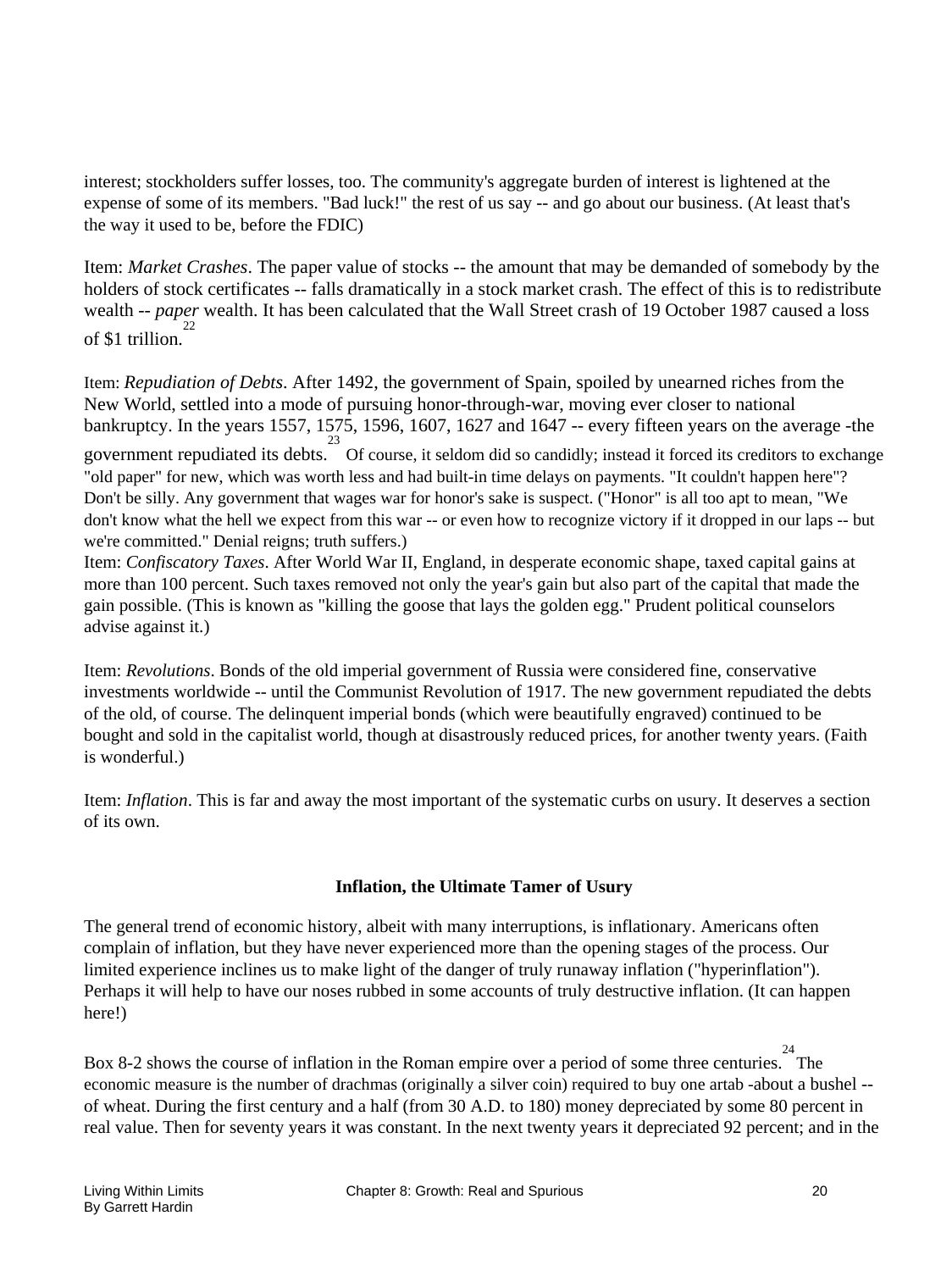next thirty years, 85 percent more. Cumulatively, from 30 A.D. to the year 300, the drachma lost 99.76 percent of its value. In the year 301 the emperor Diocletian, in an attempt to arrest hyperinflation, instituted price controls, decreeing death or exile for violators.

|                                | dates, anno Domini. |
|--------------------------------|---------------------|
| <b>Price</b>                   | <b>Date</b>         |
|                                | 30                  |
|                                | 130                 |
|                                | 180                 |
|                                | 250                 |
| 200                            | 270                 |
| 1,300                          | 300                 |
| [Diocletian enacts his laws]   | 301                 |
| 10,000                         | 314                 |
| 84,000                         | 334                 |
| 2,000,000                      | 344                 |
| 410 [The Visigoths enter Rome] |                     |

Diocletian's laws didn't work, of course: stern measures imposed on a large population seldom do. Before another half-century had passed the drachma had declined to 0.0015 percent of the value it had at the time of the death of Christ. Understandably, later administrators collected their taxes "in kind," that is, in wheat and other material goods, rather than in money. Not the least of the evils of inflation is the way it ruins a system of easy exchange (money). To put the matter another way: with hyperinflation a money economy degenerates into a barter economy. Barter economy may be fair, but it certainly squanders human time. (If my chickens produce more eggs than I can eat, how many trades must I engineer before I can acquire the bicycle I need?)

At some point a government becomes powerless to stop inflation, but it can always make it worse. Politicians often strengthen their position by actually promoting inflation. Controlled prices create a "black market." Morally, a government should try to stamp out this kind of market, but all too often rulers seek their personal advantage rather than the welfare of the nation at large. During World War II the Chungking government of China, riding inflation like a bucking bronco, was supported by infusions of U.S. money. At one time the \$5 that bought one pack of cigarettes on the legal market would buy 162 packs on the black market. The Chungking government credited their American lender with Chinese money at the official rate, but spent the money at the black market rate. The suffering experienced by those who live through a period of runaway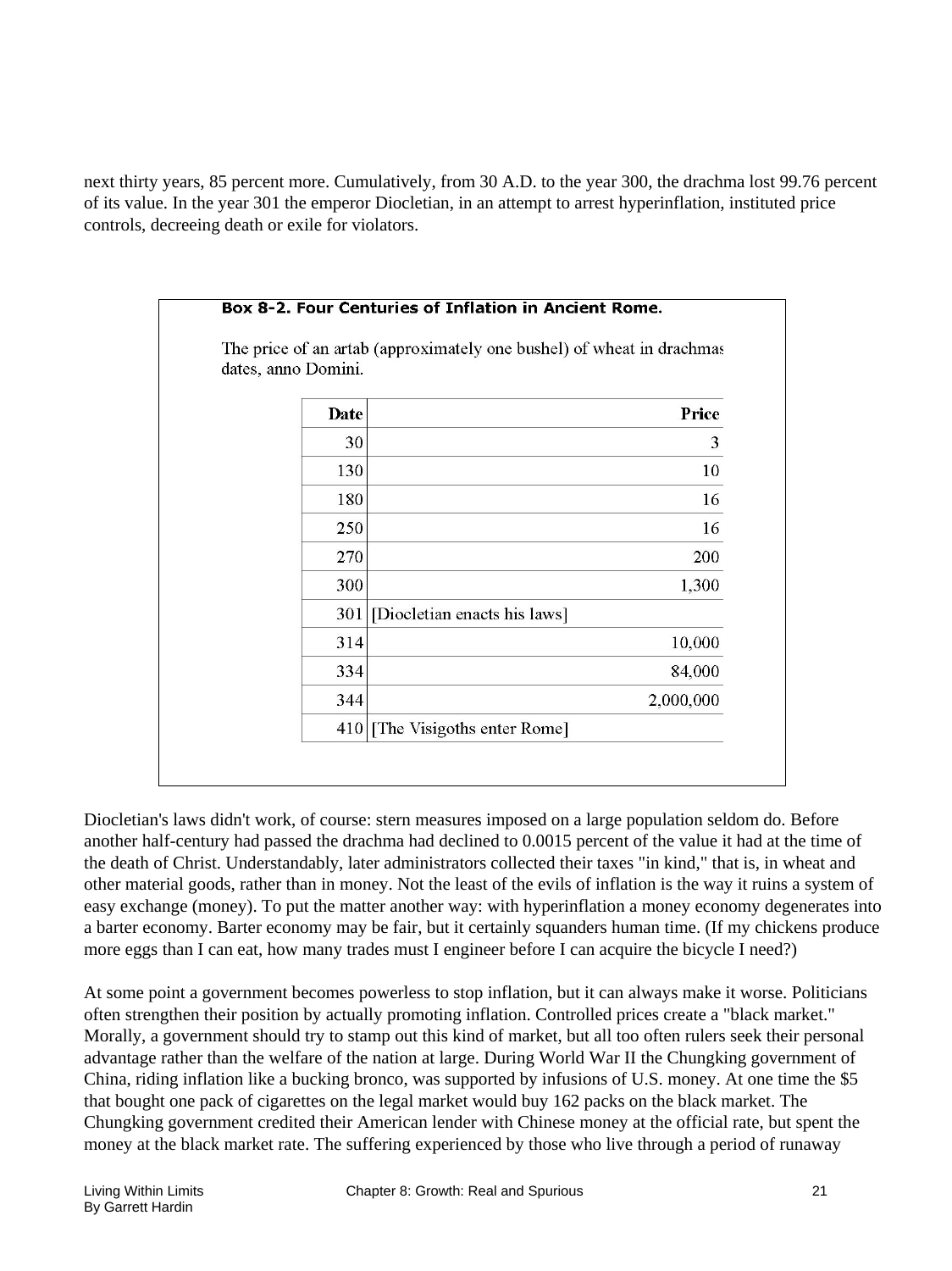inflation can scarcely be imagined by the inexperienced. The "normal," slow advance of inflation is dwarfed by rare and explosive outbreaks of hyperinflation. During the nineteenth century many government and private pension plans flourished in Europe. The funds in these systems were invested conservatively; perhaps none at more than 5 percent interest. Investors were told that their money was absolutely safe. Following the widespread destruction of capital goods in World War I, great readjustments of national currencies took place throughout Europe. At the worst, a German pensioner whose nest egg had accumulated 5 percent per annum compound interest lost in one day the capital it had taken him 3,033 days to accumulate. In four such days the loss would equal the accumulation of a working lifetime of thirty-three years. Less than a week destroyed all the pensioner's dreams of a gracious old age. It is no wonder that suicide became a substantial cause of death in what had once been flourishing economies.

#### **"Bad Luck" and the Stability of Systems**

That a conspiracy of silence surrounds the institution of compound interest is quite understandable. To encourage the loyalty of their workers, those in charge of any socioeconomic system feel they must claim that the system is absolutely stable. And, as we have learned, some bankers even have the nerve to incorporate the word "perpetual" in names of their institutions. (One can easily imagine what would happen to an institution that bore the honest name of "Perpetual-Till-the-Time-of-Troubles National Bank.") The brute, undeniable fact is that compound interest by itself creates an inherently unstable system in a world of finite physical resources -- which is the only world available to us.

It is time to see how we have gotten where we are, and what we may expect in the future, as regards usury. The dominant attitude of the ancients is well expressed by Aristotle:

There are two sorts of wealth-getting: one is a part of household management, the other is retail trade. The former is necessary and honorable, while that which consists in exchange is justly censored; for it is unnatural, and a mode by which men gain from one another. The most hated sort, and with the greatest reason, is usury, which makes a gain out of money itself and not from the natural object of it. For money was intended to be used in exchange, but not to increase at interest. This term "interest," which means the birth of money from money, is applied to the breeding of money because the offspring resembles the parent. Of all modes of getting wealth this is the most unnatural. 25

Sixteen centuries later we find Oresme saying much the same sort of thing: "It is monstrous and unnatural that an unfruitful thing should breed, that a thing specifically sterile, such as money, should bear fruit and multiply of itself." 26

Oresme was one of the last of the supporters of the old view that usury is intrinsically abnormal and wicked. After Oresme, limited usury (renamed "a reasonable rate of interest") was supported by Christianity, and later by an overwhelming majority of economists.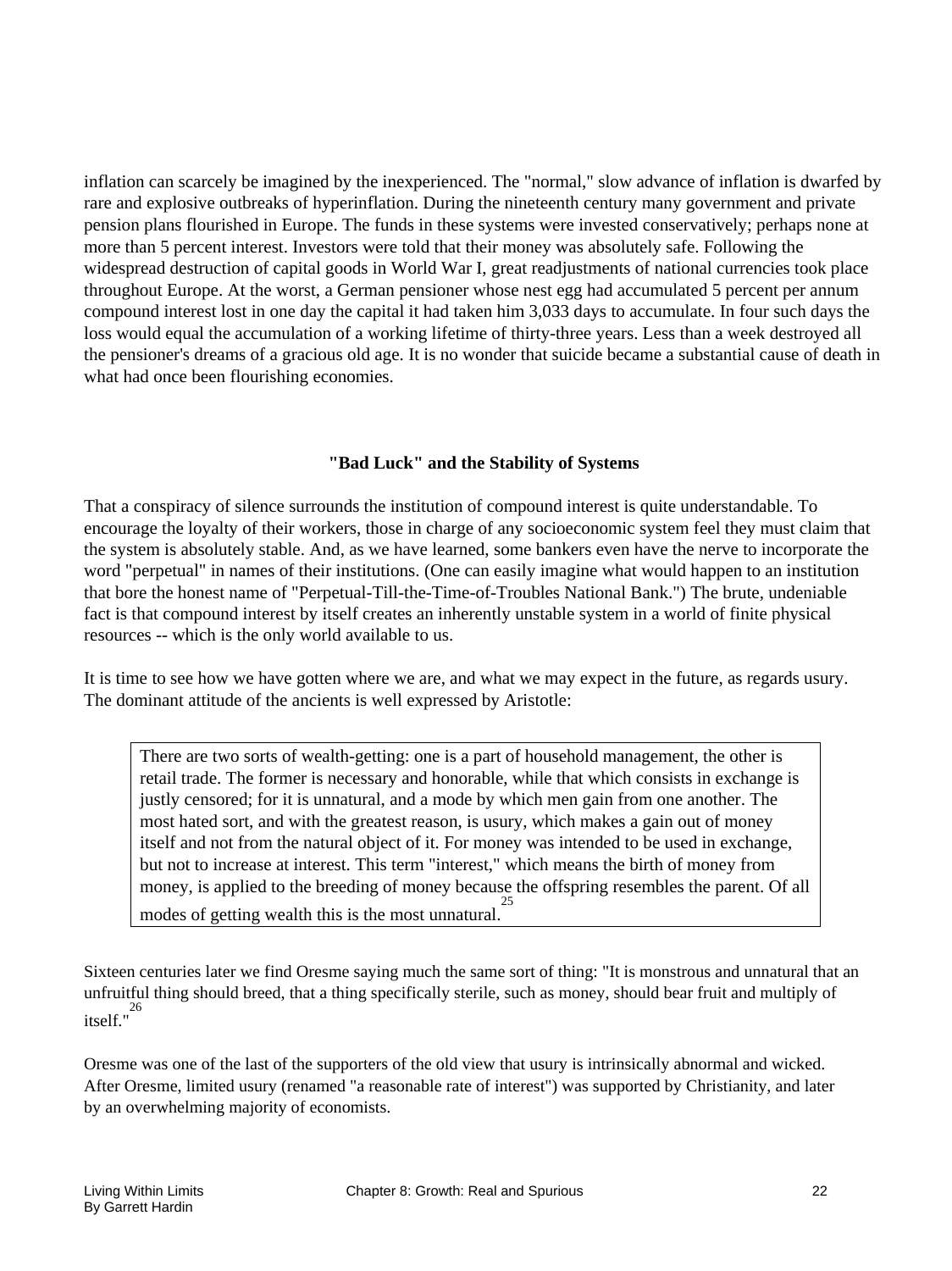It is easy to make a case that the progress of the European world into modern prosperity would have been greatly impeded by a ban on usury. Usury is justified by its fruits: debt, growing exponentially, marvelously motivates borrowers to find new ways of exploiting nature. The historical defense of usury can be reduced to the lines inscribed on a memorial to the architect Christopher Wren: *Si monumentum requiris, circumspice* -- "If you seek [its] monument, look around you." Compare the wealth and the vast physical infrastructure of the Western world, where usury has been practiced for eight centuries, with the poverty of most of the countries where usury has not been systematically practiced. The man in the street regards usury as normal, decrying as abnormal the phenomena of inflation, bankruptcy, debt repudiation, and confiscatory taxation. But it is only through the persistence of the "bads" that the "good" called interest can continue to exist.

In this matter, as in others, the economist John Maynard Keynes stands out as an exception in his profession. In 1930 he expressed his opposition to usury not in a systematic development of an alternate proposal but in a familiar essay outlining the "Economic Possibilities for our Grandchildren." Some day we may, he said,

return to some of the most sure and certain principles of religion and traditional virtue -that avarice is a vice, that the exaction of usury is a misdemeanor, and the love of money is detestable .... But beware! The time for all this is not yet. For at least another hundred years we must pretend to ourselves and to every one that fair is foul and foul is fair for foul is useful and fair is not. Avarice and usury and precaution must be our gods for a little longer still. 27

More than half of "another hundred years" have passed and usury still persists. Keynes's intellectual grandchildren are moving into power. Will the grandchildren's grandchildren put an end to usury? Perhaps the best advice for those seeking prosperity for themselves and for the community at large may well be to follow the usurious path -- for a <sup>28</sup><br>perilous little while longer.

The change, when it comes, may well be sudden and painful, because it will demand an inversion of traditional values. A post-usurious society will insist that:

1 Usury is abnormal (and it may be called "wicked");

2 Inflation, bankruptcy, debt repudiation, and confiscatory taxes are the necessary corrective measures required for stability in a usurious society; and

3 For reasons of fairness, the practice of usury must be strictly regulated by the community, and banned in many instances.

For six centuries "informed opinion" has regarded the unlimited paying of interest on money as normal and generally desirable. People have assumed without question that material wealth can grow exponentially forever. Now we must admit that only debt can grow exponentially forever: that an exponential curve that soars off toward infinity can apply to nothing in the real world; and that such unpleasant events as inflation and debt repudiation are necessary correctives in a social system based on usury. The intellectual revolution demanded is a formidable challenge -- for our children if not for us.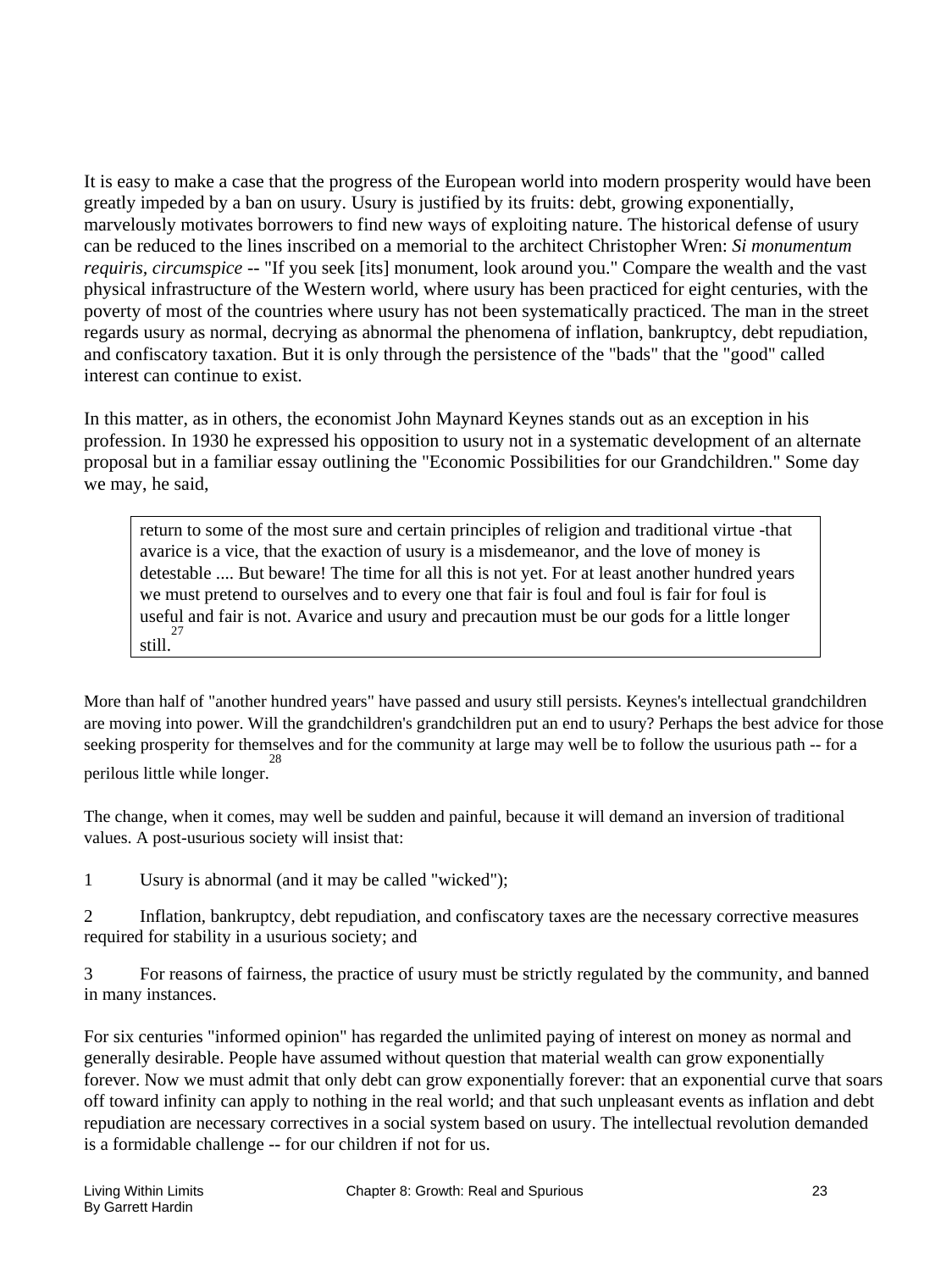#### **Notes and References**

1. The ready availability of "electronic slide-rules" in financial and scientific models makes it easy for the reader to check the figures that follow. If  $ln =$  the natural logarithm, and  $i =$  the annual rate of interest stated as a decimal fraction, then the compound interest formula can be given as:  $ln(value) = ln(deposit) + [(time) \times ln(1 + i)]$ 

Once the logarithm of the value is found, one takes the antilogarithm  $(e^{\lambda})$ , on the calculator) of this figure, which gives us what we want.

- 2. Edward R. Tufte, *The Visual Display of Quantitative Information* (Cheshire, CT : Graphics Press, 1983). This handsome volume is by far the best manual on the art of converting figures into graphs.
- 3. The distinction between numeracy and literacy is made at the end of the second chapter of this book. For more details see: Garrett Hardin, *Filters Against Folly: How to Survive Despite Economists, Ecologists, and the Merely Eloquent* (New York: Viking, 1985; Penguin edition, 1986).
- 4. The division of academia into two cultures was made in 1959 by C. P. Snow (1905- 1980), a British physicist turned administrator. (See his *Two Cultures and the Scientific Revolution* [Cambridge: Cambridge University Press, 1959].) His analysis was vigorously attacked by the literary critic F. R. Leavis. As a broad-brush description, most scientists think Snow's distinction is close to the truth. In any case, Snow could claim some knowledge of both cultures, since he was also a successful novelist. In the present work, the discrimination of three investigative filters is derived from Snow's two cultures.
- 5. This is a plea, of course, for more graphing in public education; but I am not unaware of the fact that reforms can easily miscarry. Consider, for instance, the words of Alfred North Whitehead, referring to the English situation at the time of World War I: "A few years ago there was an outcry that school algebra was in need of reform, but there was a general agreement that graphs would put everything right. So all sorts of things were extruded, and graphs were introduced. So far as I can see, with no sort of idea behind them, but just graphs. Now every examination paper has one or two questions on graphs. Personally, I am an enthusiastic adherent of graphs. But I wonder whether as yet we have gained very much." *The Organisation of Thought* (London: Williams and Norgate, 1917), 15. The moral may be simply stated: Pedagogues can spoil any good idea.
- 6. John Maynard Keynes, *The Economic Consequences of the Peace* (London: Macmillan, 1919), 153.
- 7. Ibid., 3.
- 8. Garrett Hardin, *Nature and Man's Fate*. (New York: Rinehart, 1959), 307.
- 9. Joseph Fletcher, *Situation Ethics: The New Morality* (Philadelphia: Westminster Press, 1966).
- 10. Benjamin Nelson, *The Idea of Usury: From Tribal Brotherhood to Universal Otherhood*, 2d ed. (Chicago: University of Chicago Press, 1969).
- 11. P. T. Bauer, "Remembrance of Studies Past: Retracing First Steps, in *Pioneers in Development*, ed. Gerald M. Meier and Dudley Seers, (New York: Oxford University Press, 1984), 28, 29).